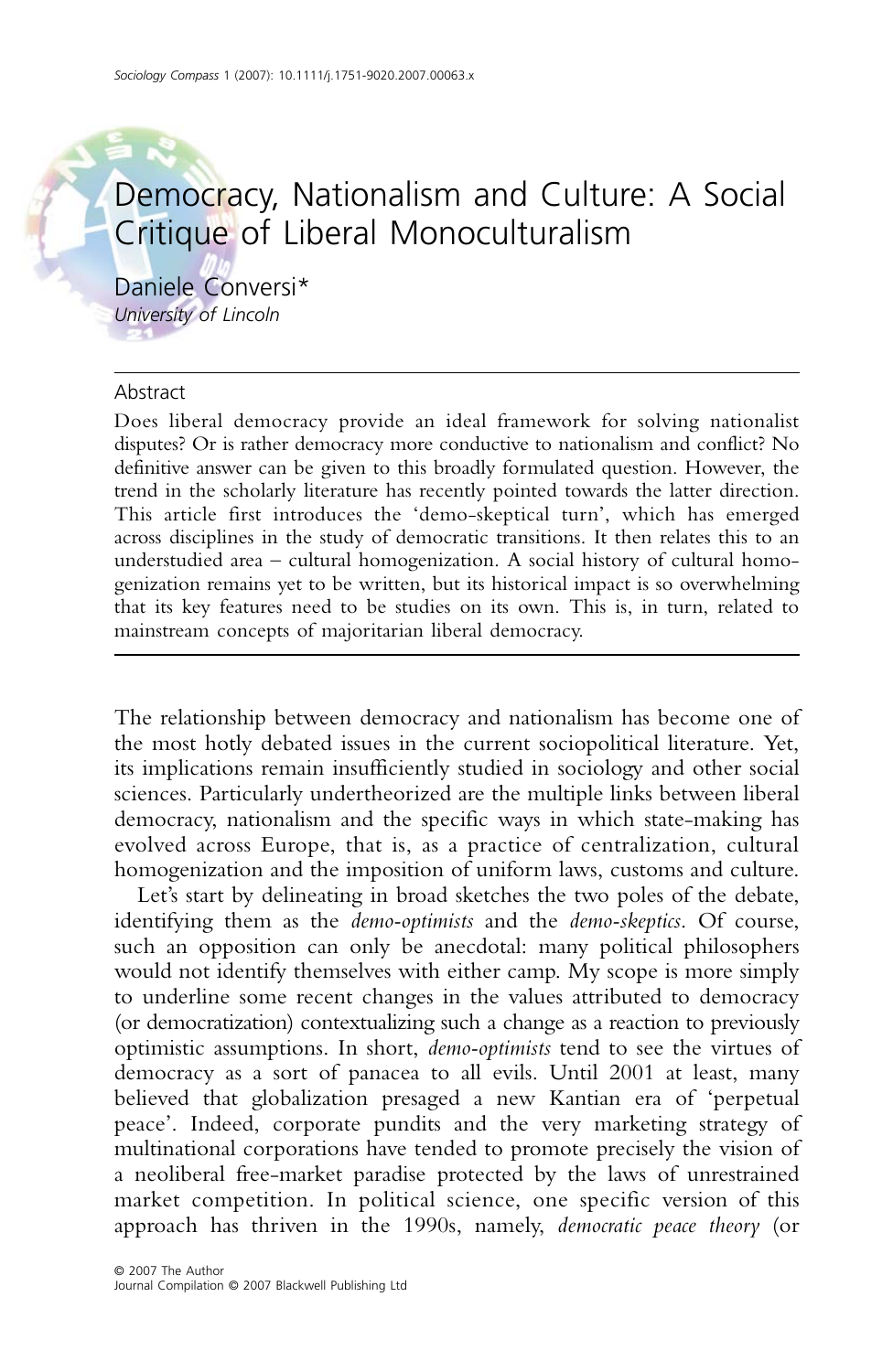theory of the *democratic peace*) arguing that 'liberal democracies' almost never go to war with one another and, in general, are less likely than other regimes to engage in international and internal conflicts.<sup>1</sup>

### **The** *demo-skeptical* **turn**

Yet, most empirical indicators have long pointed to the opposite trend, namely that as democratization expands, nationalism and ethnic conflict also expand. Therefore, demo-optimist views have come under attack. In the mean time, those approaches positively linking globalization with the spread of liberal democracy have been demolished beyond repair: for instance, the 1990s fade of *globalization theory* has been reversed on its head by both international events (9/11 and the 'War on Terror') and by new scholarly studies<sup>2</sup>: evidence is accumulating rapidly to confirm that unrestrained globalization is already leading to the spread of new radical confrontational ideologies and potentially insoluble conflicts. These include the expansion of anti-McWorld movements, through stages of global 'anarchy' and chaos (Barber 1996), the rise of a diasporic 'global Islam' against both traditional Islam and Americanization (Roy 2004), the diffusion of ethnic conflict throughout the globe (Chua 2003) and even genocide (Mann 2005).<sup>3</sup> Some authors go as far as claiming that US-style globalization not only leads to global conflict and war (Barber 1996), it is actually a form of war in itself (Barkawi 2006; see Drake 2007). This also implies that countries that refuse to partake in the US-led globalization process are very likely to be either marginalized or become targets of military aggression. The events ensuing the self-defeating 'War on Terror' inaugurated by the US attack on Afghanistan in October 2001 have led to profound disillusionment with democracy throughout the world, more specifically with the American model of democracy.

The critique of globalization is obviously much more credible and respected than the critique of democracy. Yet the two are often confused, mostly because Western policy-makers have tended to take for granted that liberal democracy and globalization are marching in tandem. It is obviously necessary to distinguish the two, because globalization is not the same as either liberalism or democracy. For instance, despite playing a pivotal role in US-led globalization, China can hardly be described as a democracy.

The term *demo-skepticism* (Conversi 2006) is used here to distinguish this contemporary trend from erstwhile anti-democratic thought. All the authors considered here share little in common with early twentieth-century aversion to parliamentary politics. There is very limited common ground between them and elitists like Pareto and Mosca, who notoriously inspired extreme Italian nationalism and fascism. In fact, demo-skeptics profess a certain disillusion with common patterns of majoritarian democracy, yet most of them are not critical of, or adverse to, democracy per se. The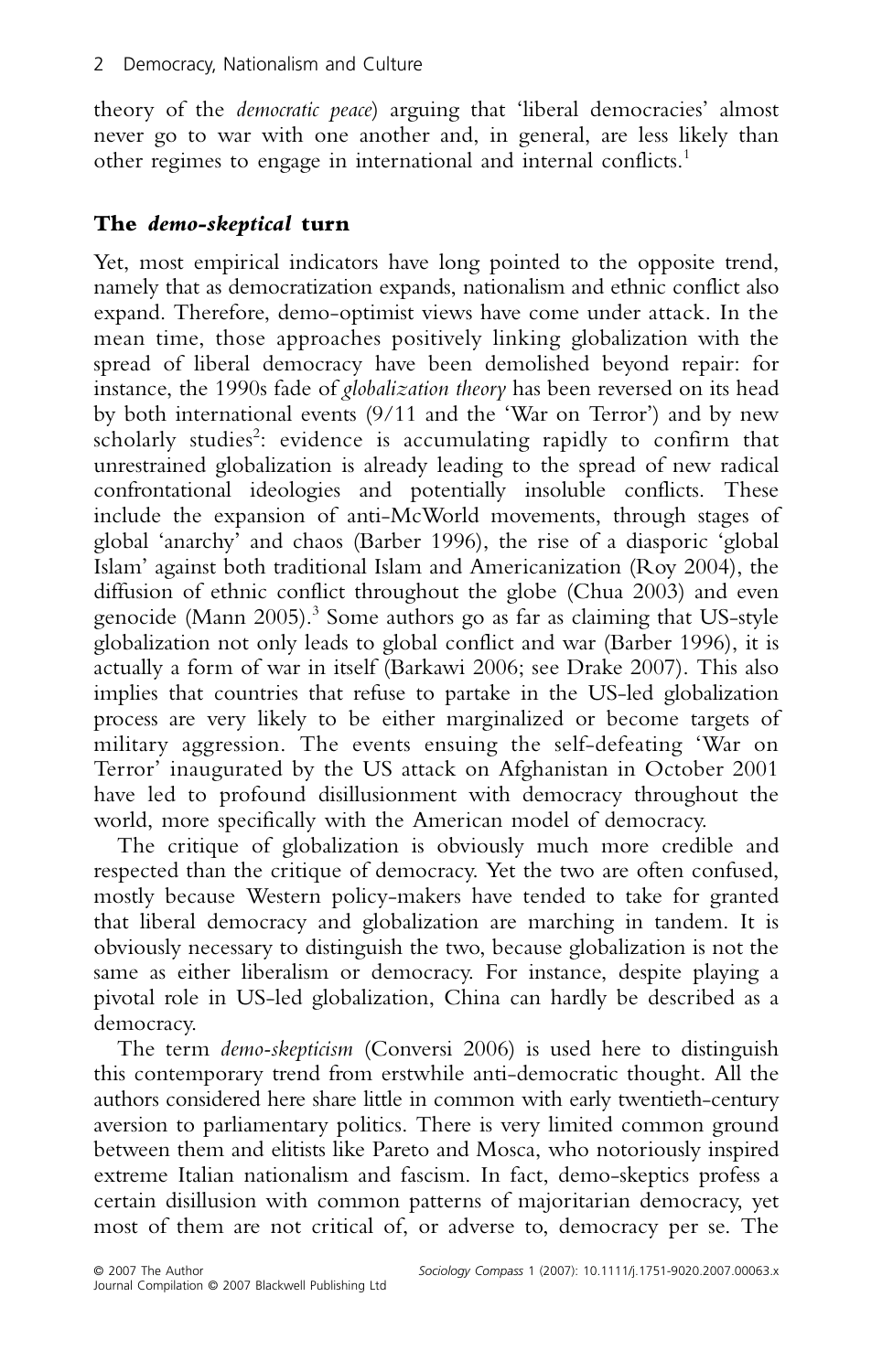critique is rather moved to the current incapacity of liberal democracies to tackle a series of issues, from corporate unaccountability to terrorism and ethnic conflict, from the attack on civil liberties to global warming. The critique becomes even more meaningful when it emerges from within the liberal field (see Gray 1998, for an early warning analysis). In fact, the attack on neoliberalism is not really an attack on liberalism and liberal values, since various liberal luminaries (Benjamin Barber, John Gray, George Soros) have joined the critics' spectrum. From another angle, Marxist-oriented scholars argue that it is the intrinsic imperialist nature of US-led globalization that is accountable for many deficiencies in the democratization process (Robinson 1996). For instance, Wood (2003) describes neoliberalism as a 'totalizing' global order intent on destroying the planet and its inhabitants at an unprecedented pace. The brave new world of capitalist consumerism is promoted at the expenses of social stability, peace and human rights. Corporate powers have subverted state institutions ushering us into an ominous post-democratic era (Crouch 2004). Some scholars argue that even the promotion of human rights rhetoric can actually damage interethnic and infra-state relations (Snyder 2000). Finally, others have identified majoritarian democracies as providing a fertile ground for ethnic cleansing and genocide (Mann 2005).

What is common to all these authors is the view that US-style democracy no longer functions in a whole set of areas, either because it cannot be exported wholesale, especially by military means (Encarnación 2005), or because the very notion that the USA still remains a 'model' democracy at home has been seriously questioned since 2001 (Lieven 2004; Wolf 2007; Wolfe 2006). Once reframed as the global 'War on Terror', globalization has in fact became a 'global war on liberty' (Paye 2007). Others, like Dennis Smith, argue that globalization's long-term costs can be devastating in terms of freedom and human rights: globalization is 'stirring up a tide of global resentment held back by fear of American military power. When that power falters, the revenge of the humiliated world will strike the West' (Smith 2006, 1). All this is in sharp contrast with the more conservative neoliberal views dominating in the 1990s that US-style democracy can be, and should be, exported (see Hadenius 1997).

The *demo-skeptical* argument becomes particularly convincing when tackling the issue of global warming. It is highly unlikely that current democratic institutions can hold in front of the social upheavals brought about by climate change as predicted by environmental scientists (Shearman and Smith 2007). Yet, a debate on the effects of global warming has not yet seriously begun within the social sciences. Just to limit us to nationalism, patriotism and ethnic conflict, the rapidly growing tide of climate refugees is already threatening the stability of many developing countries, like Sudan and Ethiopia. It is unrealistic to think that, even in the short term, the richest counties will remain untouched, not to speak about the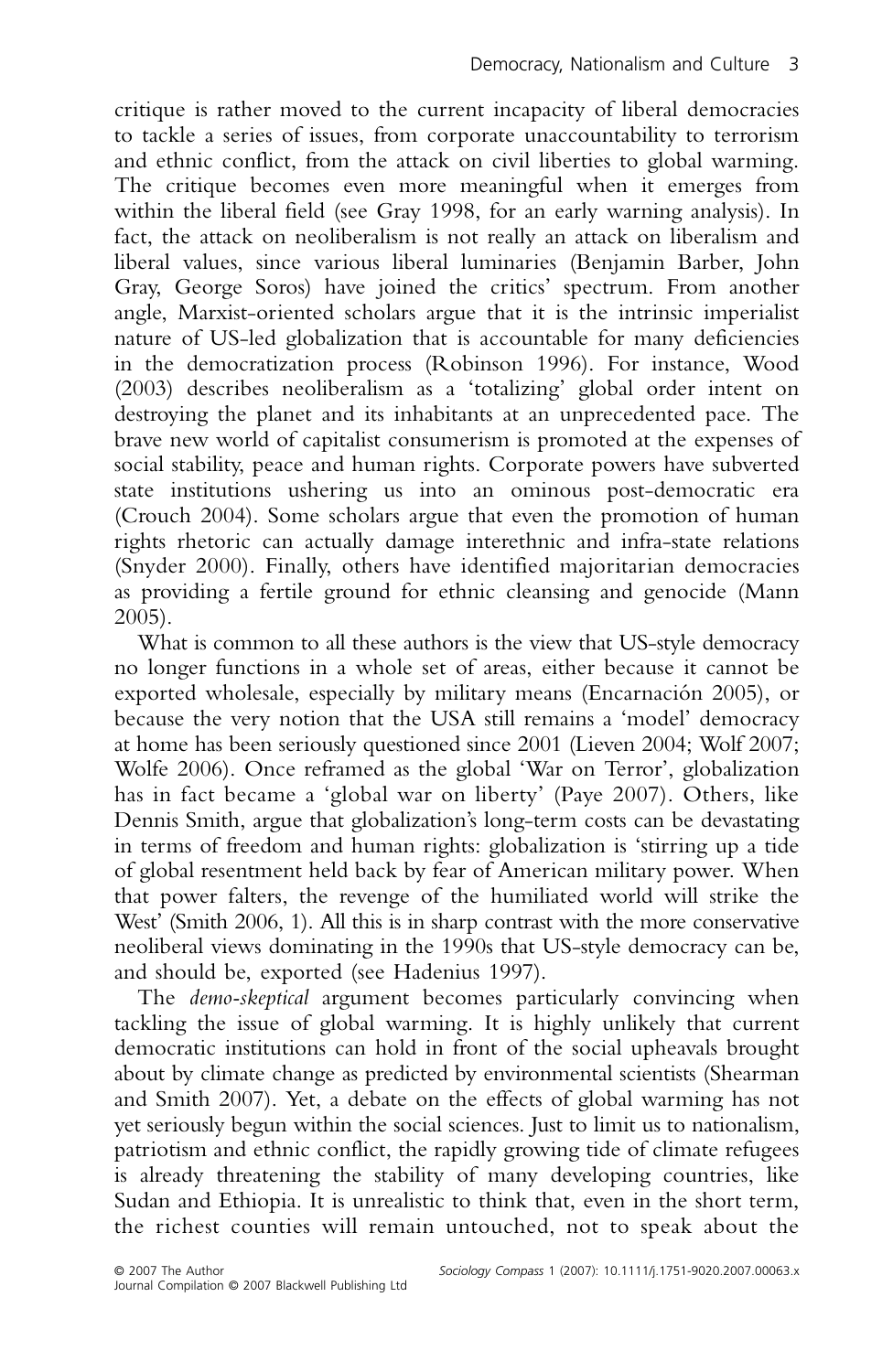long-term consequences. Some authors in this area are still optimistic about the survival of democracy, at least at a supranational level. Writing in 2000, Barry Holden argued that a problem of cataclysmic proportion like global warming could only be addressed by a new form of *cosmopolitan democracy*: since a global response of such magnitude can hardly be generated in a world of sovereign states, he rejects the classical liberal paradigm that democracy must occur within bounded states (Holden 2002). But more recent analyses have turned increasingly pessimistic and many now doubt that democracy can survive once nature will begin to wreak havoc on our weak social structures already undermined by globalization (Shearman and Smith 2007). In short, the impact of climate change promises to be a serious area for the growth of demo-skeptical views. But the available literature is still very scarce.

There is, however, an area that has proven to be particularly prolific in dismantling long established neo-Kantian ideas about the imminent decline of national conflicts. This is the largely interdisciplinary field of '*nationalism studies*', elsewhere, as in the USA, referred to as *ethnopolitics* or '*ethnic conflict*' *studies* (Kaufmann and Conversi forthcoming 2008). The collapse of European Communism has led to a generalized awareness that democratization, or failed democratization, is often at the root of particularly brutal forms of ethnic conflict and intrastate wars. Since Yugoslavia's disintegration, conflicts in the Caucasus, the rise of Russian and Chinese patriotism, genocide in Rwanda and East Timor, and the spread of civil strife throughout Africa and parts of Asia, political and social scientists can hardly ignore the power of ethnonationalism. Its negative linkage with democratization, voting and electoral turnouts has been discussed and theorized in a recent, but prolific, body of literature (see Mansfield and Snyder 2005). Within historical and political sociology, Michael Mann's milestone work on genocide *The Dark Side of Democracy* argues that most twentieth-century episodes of ethnic cleansing can be related to stalled democratization through a complex interaction between majority rule and 'cumulative radicalization'. The book is not a critique of democracy or even democratization processes, but remains a critique to the homogenizing ways of modern liberal democracy, and the way it has been exported worldwide. To be true, already by the mid-1990s, some authors had warned: 'the avowedly democratic surfers might not have had the same beach in mind as a destination. Part of the problem lies in our unfortunate habit of equating "democracy" with "modern, representative, liberal, political democracy as practiced within nation-states"' (Schmitter 1995, 15-16). Doyle and Sambannis also note how 'since the end of the Cold War, almost all new armed conflicts have occurred within the territories of sovereign states' (2006, 3).

The next section briefly assesses those liberal theories predicating the need for cultural and ethnic homogeneity in the development of the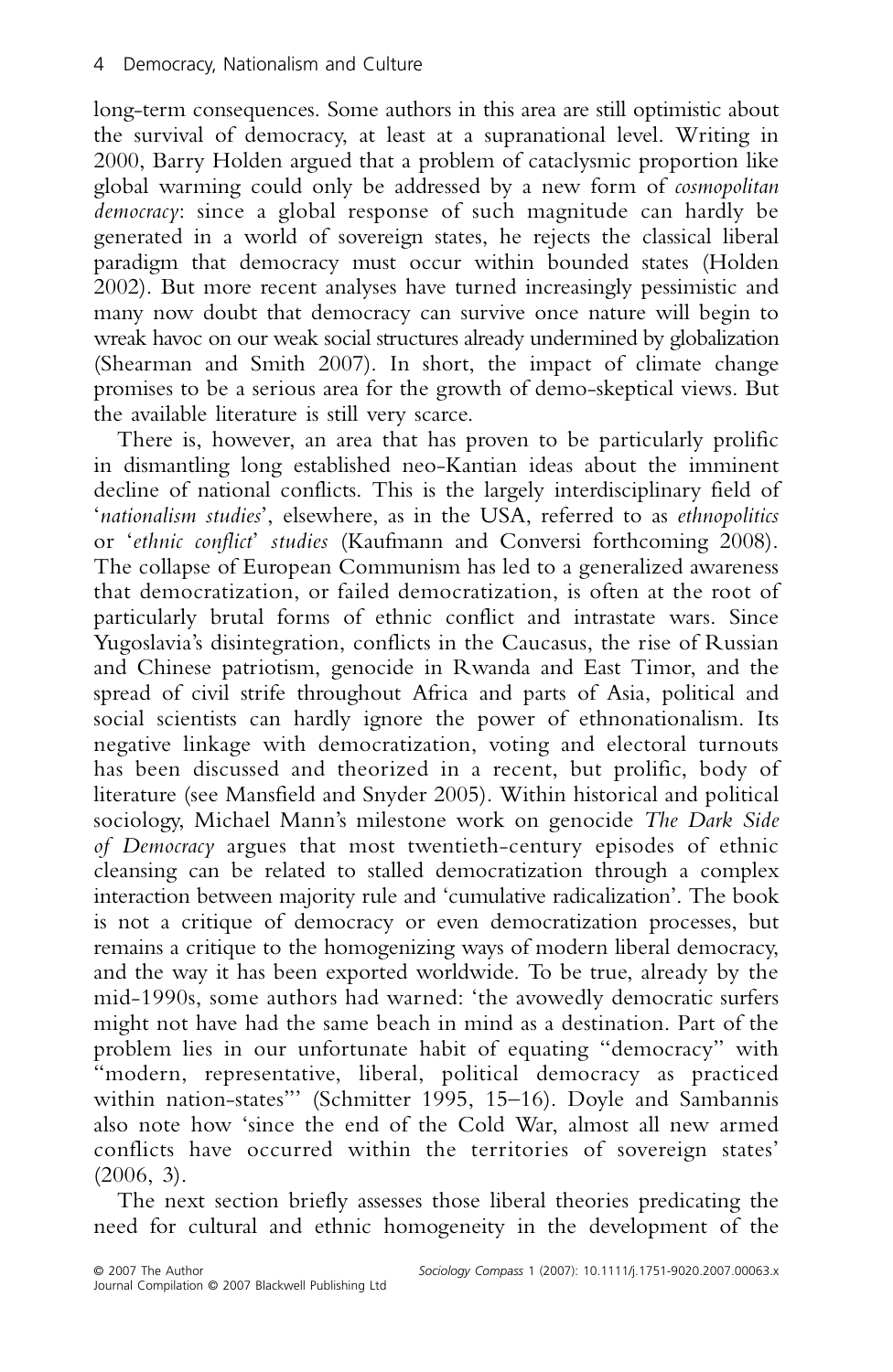modern state. From Mill to Gellner, via Marx and Pareto and the elitists, we find a common thread uniting liberal, illiberal and anti-liberal political philosophers. Typically, this view argued that the modern state needs to be 'homogeneous' to be smoothly run. The trend expanded in the age of nationalism triumphant, culminating in the years of European fascism between 1914 and 1945. It receded in the post-war years, only to re-emerge after the Cold War. Since the 1990s, the Medusa's heads have regenerated themselves here and there in various countries, notably in former Yugoslavia. Because these countries are very often passing through a transitional period from autocracy to democracy, this explains why much demo-skeptical literature has dealt with both democratic transitions (Mansfield and Snyder 2005) and ethnic conflict (Chua 2003; Paris 2004; Snyder 2000).

I argue that the recent demo-skeptical debate about whether democracy encourages or discourages intrastate and interstate conflict should be reframed through a cultural prism. The confusion between the *demos* and the *ethnos* (Mann 2005) and the consequent tendency of all modern nation-states to resemble *ethnocracies* (Yiftachel and Ghanem 2004) derive from the state's negation of internal pluralism through 'negative' patriotism. *Negative patriotism* is an etatist ideology that denies otherness, particularly ethnic otherness, among its citizens. It tends to destroy culture, rather than preserving it, as often claimed by nationalists. This model prevailed in Europe from the French revolution to World War II.

At least one critique can be anticipated to the demo-skeptical view: when dealing with ethnic conflict, many demo-skeptics seem oblivious to the fact that violence is intrinsically incompatible with democracy (Keane 2004). In fact, they deal with *de-democratization*, rather than democracy per se, or simply failed democratization. My approach is broader: not only violence is incompatible with democracy; it is also incompatible with culture. Therefore, cultural destruction and homogenization are deeply intermeshed with war, mass violence, militarism and violent upheavals (Conversi 2007a,b). Taken together, state-led industrialization, compulsory education and enforced military service have fostered a radical negation of otherness or, as Ernest Gellner (2006) would say, 'counter-entropic' human elements.<sup>4</sup>

The idea that the nation-state requires some sort of internal homogeneity to be properly run has been traditionally shared by many Liberals. Kymlicka underlines that 'the alleged need for a common national identity ... has been raised again and again throughout the liberal tradition' (1995, 52), and yet in the nineteenth century, this 'call for a common national identity was often tied to an ethnocentric denigration of smaller national groups' (1995, 53). He notes that a parallel liberal tradition of respect for cultural diversity has been submerged both by historical events (the rise of state nationalism) and by the absolute dominance of liberal monoculturalism.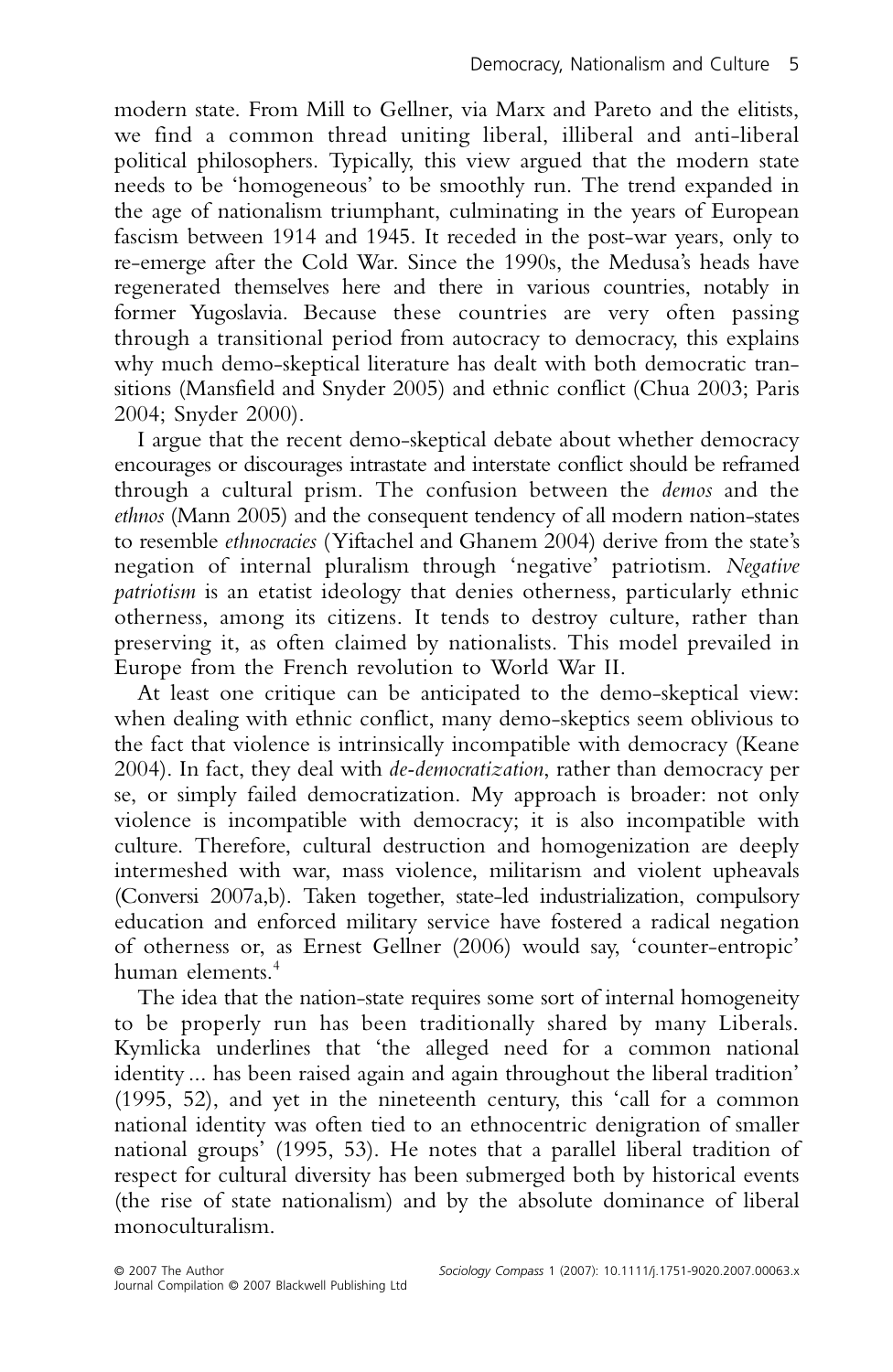## **Liberal monoculturalism**

In the West, both Liberals and Marxists failed to deal with the problem of ethnic dissent. For both theories, the empirical referent was provided by the nation-state, whose educational, industrial and military power was harnessed to enforce cultural homogeneity upon entire populations. With wisdom of insight, one can claim that this project was a dismal failure in terms of international security, human rights and the maintenance of peace. Liberal monoculturalism and its pitfalls have been already dissected by political philosophers, notably the 'multicultural' school (see Kymlicka 1995, Kymlicka and Patten 2003). Here, the discourse will be tackled from a more sociopolitical angle.

Chief among the 'monocultural' liberals was John Stuart Mill (1806–1873), who argued in 1861: 'It is in general a necessary condition of free institutions that the boundaries of government should coincide in the main with those of nationalities' (Mill 1875, 298, as cited in Acton 1919, 285). A penetrating critique of this vision comes from Walker Connor, who rightly observed how Stuart Mill's deliberations were 'predicated upon his fear of despotic government, for he believed that a multinational population would invite authoritarianism by lending itself to a divide-and-rule technique' (Connor 1972, 1993, 28–66, 2004). In other words, different populations within a state would be mired in mutual rivalries thereupon allowing the state to concentrate power by undemocratic means. We understood too late that the reverse is true: internal fragmentation has been detrimental to democracy, not because of its intrinsic nature, but rather because of its denial by state elites. In fact, many European states have radically centralized their power and culture precisely to overcome the potential 'fragmentation' stemming from internal variety and the alleged threat it represented to 'national security'. As we shall see, external and internal threats have been used by authoritarian regimes as pretexts to impose central authority. Instead of 'lending itself to a divide-and-rule technique', authoritarian and totalitarian regimes have simply centralized power in their hands further and further. They have usually done so by conjuring up major threats to the sacred unity of the fatherland produced by allegedly divisive, separatist and 'anarchical' forces.

Mill was possibly the greatest philosophical influence on Woodrow Wilson (1856–1924), the architect of the post–World War I's international order (Wilson 1918). This was predicated on the principle of national selfdetermination, which also inaugurated the 'American century'. First among Woodrow Wilson's 14 Points was 'the removal ... of all economic barriers and the establishment of an equality of trade conditions' to the understandable benefit of US market expansion. As for rival empires, the points mandated 'a free, open-minded, and absolutely impartial adjustment of all colonial claims, based upon a strict observance of the principle that in determining all such questions of sovereignty the interests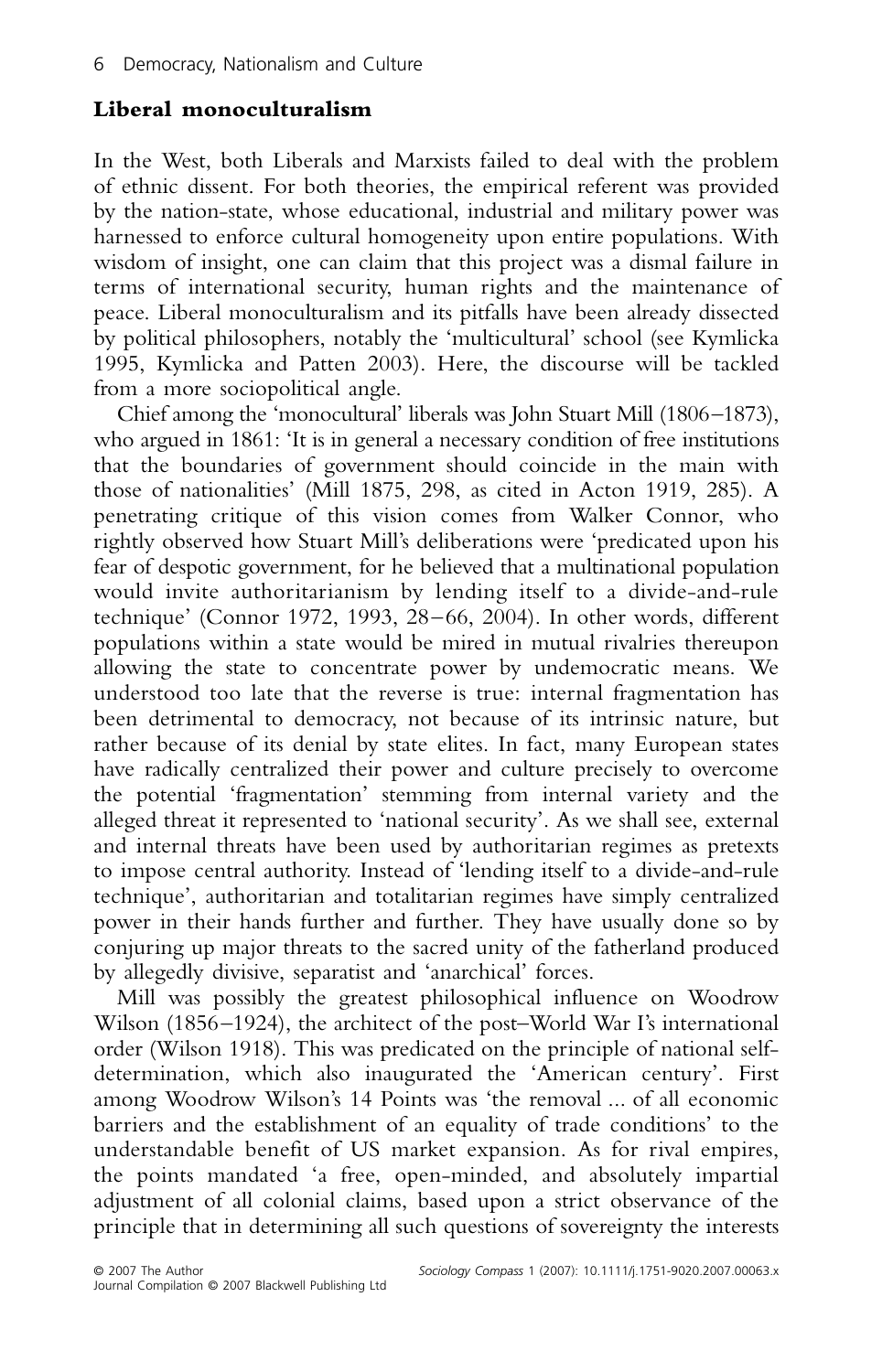of the populations concerned must have equal weight with the equitable claims of the government whose title is to be determined'. This sentence encapsulates the principle of self-determination. More specifically, it recommended 'a readjustment of the frontiers of Italy ... along clearly recognizable *lines of nationality*' (my emphasis), a principle that was later bolstered by Fascism. The 14 points also prescribed that 'Serbia [should be] accorded free and secure access to the sea', meaning that it should incorporate Bosnia, Montenegro and eventually expanding its control over the entire Yugoslav state as this was being conceived on the road to Versailles (1918–1919). On the other hand, 'the peoples of Austria-Hungary, whose place among the nations we wish to see safeguarded and assured, should be accorded the freest opportunity of autonomous development'. The 'nationalities ... under Turkish rule should be assured an undoubted security of life and an absolutely unmolested opportunity of autonomous development'. This precept came too late for the Armenians as a whole, because most of them had been 'preemptively' exterminated by Turkish troops and paramilitary, while the establishment of a Kurdish state was nullified by the ensuing diplomatic tricks (Eskander 2000). Wilson's points also recognized the need to establish 'an independent Polish state [which] ... should include the territories inhabited by indisputably Polish populations'. This was a largely absurd and impractical proposition, given the high level of ethnic intermixing in the area and, hence, a recipe for further ethnic cleansing. All these changes began to undo the rich and tattered fabric of European and Ottoman multi-ethnic, multi-religious coexistence.

According to the broader self-determination ideals underpinning the 14 points, the boundaries of new states should be made congruent with 'existing' ethnonational divisions. In other words, each self-determined unit should be as more homogeneous as possible, while oppressed minorities should be, wherever feasible, granted their own right to self-determination. Although the original idea was to create a more stable world order, the effect was the opposite: Wilson's points ushered an exponential increase of European disorder, since all newly created state entities included numerous minorities in their midst. The resulting convulsion was very propitious for the consolidation of the USA as the hegemonical power in Europe and, hence, in the world. Some of the newly established states, like Yugoslavia and Czechoslovakia (both established in 1918) even lacked clear majorities – indeed the number of Germans in the first Czechoslovakia exceeded the number of Slovaks. In most of these countries the presence of minorities, especially Germans and Hungarians, led to their exploitation by expanding irredentist movements and fascist regimes. In particular, Italian, German and Hungarian irredentists wished to apply the very Wilsonian principles of self-determination to 'their' minorities on a strict ethnic basis. They strove to redeem and reunite the entire ethnic diasporas and *irredenta* within their respective *Heimaten*.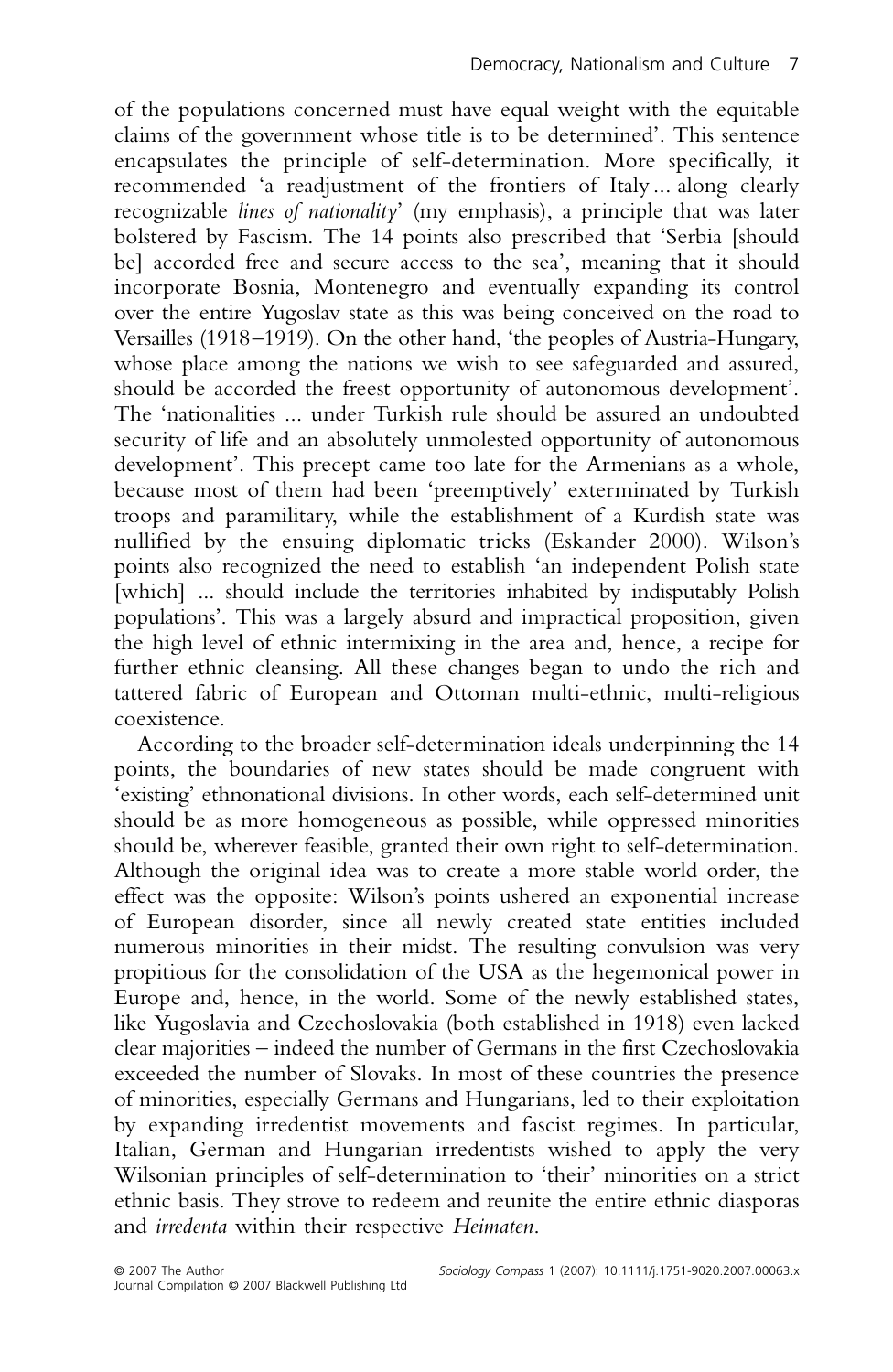Because Wilson's principles owed much to British Liberal thought, particularly John Stuart Mill (Martin 1958), it is necessary to briefly restate the latter's influence on coeval political developments. Reinforced by broader sociopolitical developments, the liberal 'one nation–one state' principle became an influential force in Eastern Europe during the period of state-building, just as German ethnicism and French Jacobinism were providing the main practical models for nationalist mobilization. Mill was widely read and translated among nationalists and patriots in most of Europe's nationalizing states. For instance, 'liberal' Serbian nationalists contributed to diffuse Mill's work already by the mid-nineteenth century. As a young student (1868), the reformist King Petar I Karadjordjevic (r. 1903–1918 and 1918–1921) had personally translated Mill's *On Liberty* into Serbian (Anzulovic 1999; Cviic 1999). In general, liberal mono-culturalism was seized by the 'progressive' avantgarde of political movements and state elites that then became ethnically exclusive, irredentist and expansionist.

## **The liberal critique**

The liberal historian of ideas Lord Acton (1834–1902) exposed Mill's blunder by arguing precisely the contrary, that authoritarian rule is in fact facilitated by homogeneity (Acton 1919). Acton also associated nationalism with democracy:

The real cause of the energy which the national theory has acquired is, however, the triumph of the democratic principle ... The theory of nationality is involved in the democratic theory of the sovereignty of the general will ... To have a collective will, unity is necessary, and independence is requisite in order to assert it ... [A] nation inspired by the democratic idea cannot with consistency allow a part of itself to belong to a foreign State. (1919, 287)

Acton's polemics against Mill have been well explored by Connor (1993), so I shall only look at the broader social implications and their linkage with the issue of democracy and representativity. There is a vast array of ammunition available to support Acton's case (Lang 2002; Massey 1969) and I shall briefly indicate some of it. The goal is again to link this to the more recent 'democratization and nationalism' debate. But before that we need to explore the mirror-like linkage between nationalism and authoritarianism/totalitarianism.

Of course, totalitarianism (and most often authoritarianism) implies an active policy of ideological and cultural homogenization, as part of a broader strategy of control over the economy and public opinion. *Homogenization* is a top-down process involving legal sanctions against cultural dissidents often culminating in selective mass violence. In contrast, as we shall see, some forms of *homogeneity* may pre-exist the imposition of a centralized bureaucracy and education system, as a sort of accomplished fact. Homogeneity may or may not be the end product of state policies.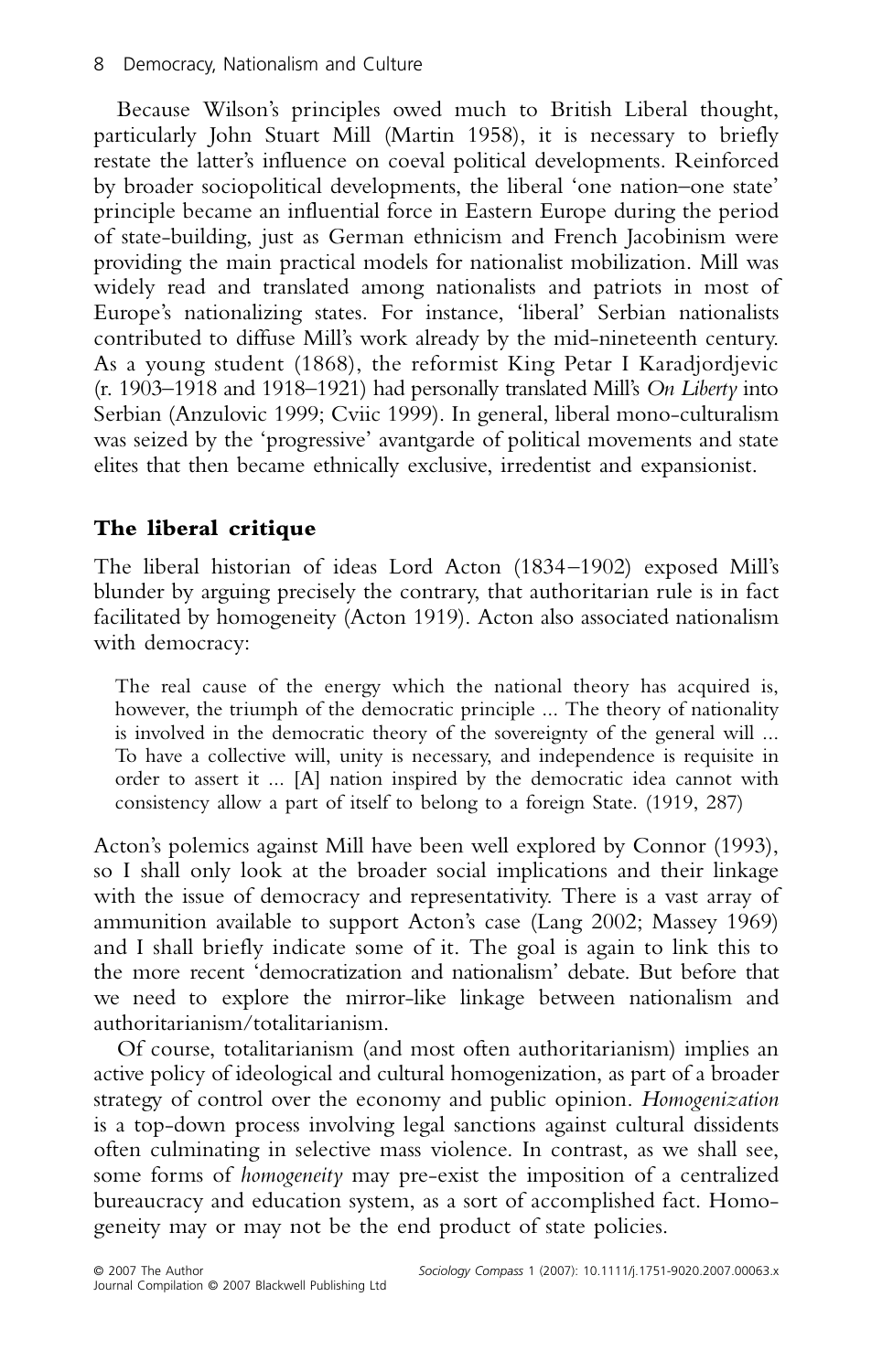There are cases where the existence of a relatively homogeneous society, at least in terms of shared 'high culture', preceded the advent of the modern nation-state. In these cases, authoritarianism classically did not prevail. Denmark, Sweden and Iceland became linguistically homogeneous before the era of nationalism and are known for their remarkable democratic stability. Homogenization may not necessarily lead to totalitarianism or authoritarianism. Yet, the latter typically emerge in the process of trying to *impose* homogeneity upon heterogeneity. In practice, this has become the hallmark of twentieth-century politics. To resume, we can more easily identify a closer relationship between homogenization and totalitarianism, rather than heterogeneity and authoritarianism as predicted by Mill.

Lord Acton was particularly concerned with the ominous signs of authoritarian centralism evident in Italian nationalism since its inception (Butterfield 1946, Renzi 1968). As we shall see, the Mazzini-Garibaldi model of national liberation ensconced in fact a more authoritarian nucleus that would then be fully exploited by fascism (Baioni 1997, 2006, Banti 2005). Mill's idea that polities that are internally heterogeneous are also intrinsically unstable may only to a certain extent be true, but not in Mill's original sense. On the contrary, it has become a sort of self-fulfilling prophecy: instability and war prevail precisely because Mill's principle can be invoked by the central state to engage in coercion and repression. Mill's axiom that heterogeneity is deleterious to 'national health' has indeed been classically invoked by totalitarian regimes and autocrats worldwide. It has provided a rationale for pulverizing many forms of resistance and opposition, not merely ethnic ones.

However, instability has not been normally overcome by deepening 'nation-building'. On the contrary, the central state's attempt to homogenize cultures has often provoked the reaction of local groups, mobilizing populations against the state. This has historically led to deepening spirals of nationalism and counter-nationalism, some advocating secession, others more centralization, in turn spawning more secessions and countercentralizations, until the entire continent was engulfed in the worst man-made tragedy in human history. Nation-building 'by the centre' has spawned reactive nation-building 'by the periphery' against that very centre. As exposed by an increasing number of social scientists, pioneered by Connor (1972, 2004) and a few others, it turned out that the key problem was, has been, and still is the homogenizing effect of the nation-state.

Of course, liberal nation-building needs to be distinguished from totalitarian, fascist, illiberal or simply non-liberal nation-building (Kymlicka and Opalski 2001, 54; see also Schmitter 1995). Mill's argument that a shared culture and sense of belonging are more conducive to democratic politics does not necessarily end up in forced homogenization from above. In fact, he never postulated or anticipated the need to forcibly 'homogenize' populations, although that is what actually happened. His statement that a common culture can facilitate democracy does not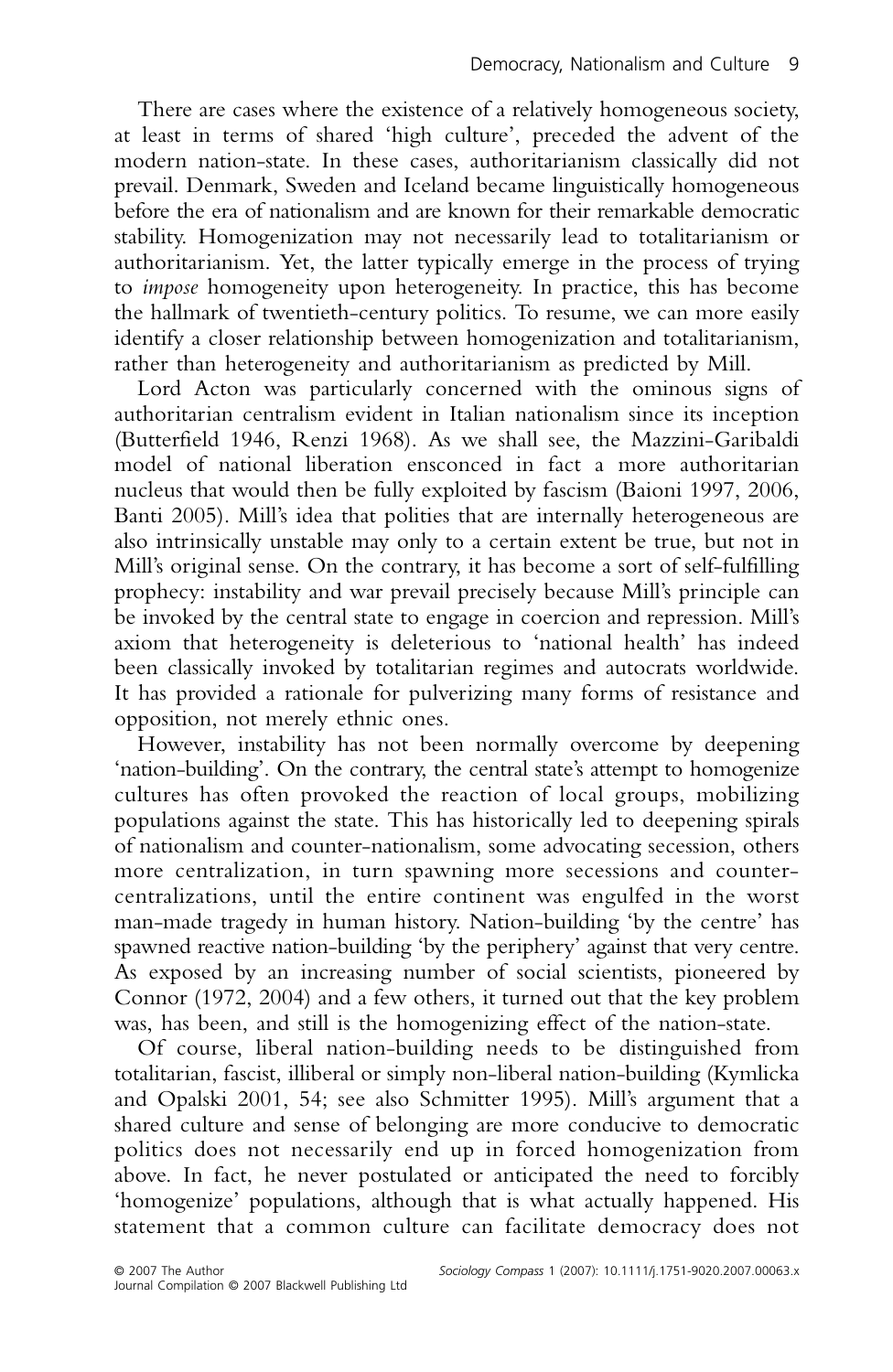inexorably lead to the illiberal nation-building exemplified by fascist regimes.

But Mill failed to fathom that the search for homogeneity could lead, and indeed *led*, to much more internal and international strife, than the acceptance of diversity. It was not heterogeneity per se that steered mankind along this sour path, but its rejection. It was precisely the idea that one can, indeed should, replace heterogeneity with homogeneity that led to the greatest tragedies of the past century. Fascism and Nazism emerged in two countries, Germany and Italy, which became unified from a plethora of previously existing local identities and cultures. The pre-fascist liberal nationalist regimes in both countries had attempted to unify, coalesce and homogenize their diverse populations while marginalizing local cultures as remnants of the past. One should therefore not be surprised that a strong linkage between nationalism and totalitarianism has emerged here. This pursuit of homogeneity was tantamount to refusing and denying reality in favour of a fallacious ideal. It recommended escape from the present as a sacred duty. In most countries, it eventually turned out to be an unworkable pipe dream. The identification of cultural diversity with a vital threat to an organic, wholesome 'national unity' became one of the key ingredients in the totalitarian ideologies and systems that emerged in post–World War I Germany and Italy. As John Keane notes, 'fascism was both paranoid and obsessed with unifying the body politic through the controlling, cleansing and healing effects of violence, which was often understood through "medical" or "surgical" metaphors' (2004, 2).

One of the rationales underpinning cultural engineering was a misplaced cost–benefit analysis equating homogenization with modernity. Of course, homogeneity is far from being an absolute prerequisite for modernization and industrialization. Even in Europe, many states have modernized without renouncing cultural pluralism and their internal variety. Moreover, not all forms of nationalism have embraced modernity while fostering cultural homogenization. Smith (1991, 1998) has pointed out that nations should not necessarily be conceived as pure, centralized and homogenized. Some nations evince a sturdy sense of national identity, yet are keenly pluralistic and multi-ethnic, the archetype being Switzerland (McRae 1983; Schmid 1981). In fact, Switzerland has been identified as the historical exception in a world of autocratic states (Schmitter 2003). Finland has also modernized while avoiding cultural homogenization: since 1921, the Aaland (Åland) Islands enjoy one of the most advanced and liberal statutes of regional autonomy in Europe, while the cultural rights of its Swedish minority are recognized throughout Finland's territory (Paasi 1997). Elsewhere, homogenization has been carried out more slowly, irregularly and surreptitiously than elsewhere: Britain's periodical attempts to impose common laws and the English language upon its Celtic fringe have been carried out less ruthlessly and systematically than in the continent, indeed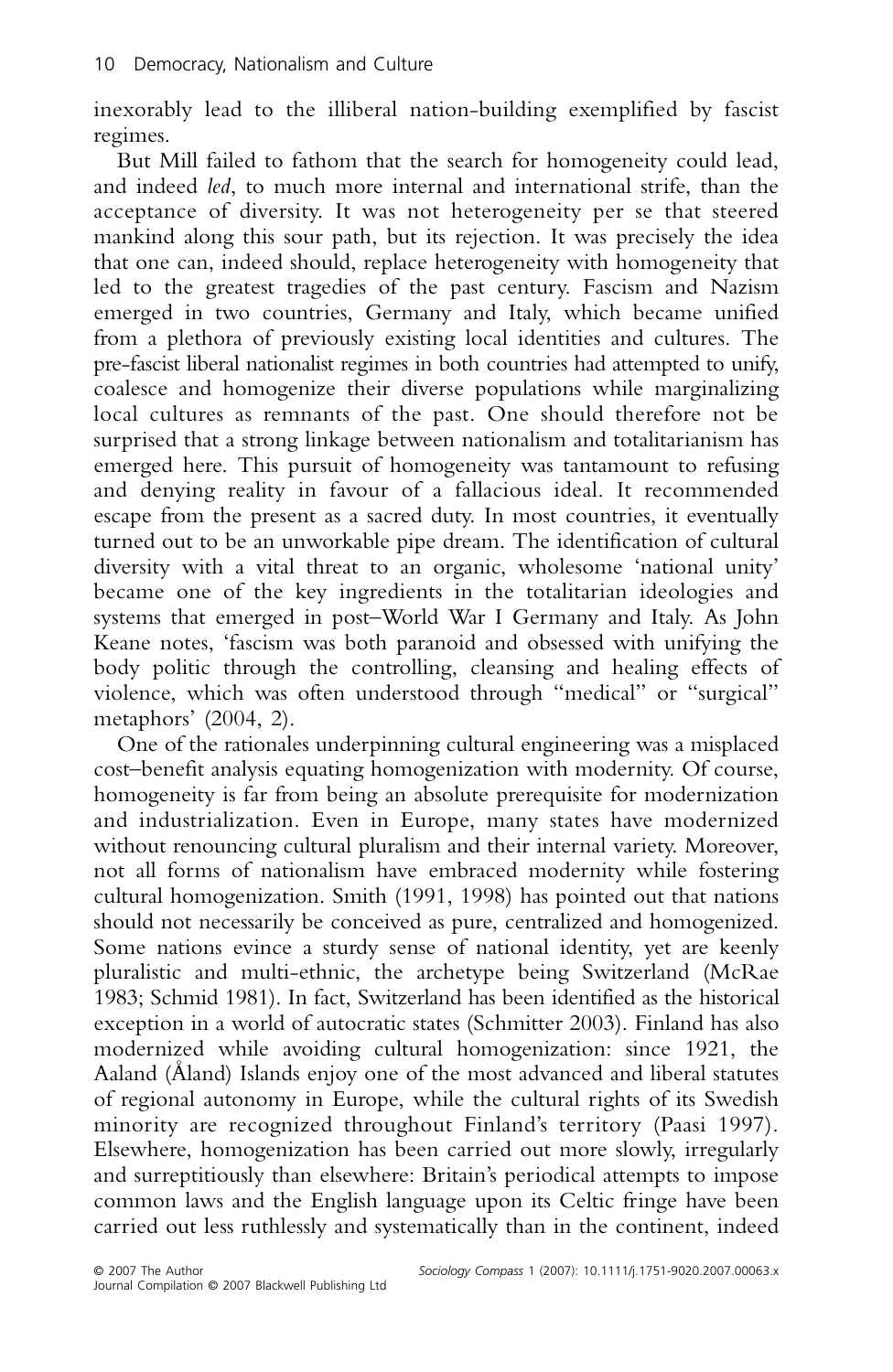allowing periodical revivals (Cormack 2000). During the twentieth century, Spanish elites attempted to impose cultural homogenization much more fiercely, but it backfired and Spain remains to this day a plurinational state (Conversi 1997).

## **Are homogeneous units less likely to engage in wars? Portugal, Iceland and beyond**

Admittedly, 'pure' forms of nation-state have rarely, if ever, engaged in either internal or international war. But such historical configurations remain *rara avises*. Possibly two cases can be identified in Europe: Portugal and Iceland. Portugal remained safely outside the major European conflagrations of the 20th century. It undertook a brief imperial conflict around 1974 to hold onto its rebellious African possessions, but this was never fought with much conviction (Magone 1997). Indeed, the unwillingness to preserve the empire led directly to the Carnation Revolution (25 April 1974), the left-inspired military coup that ushered the fall of Salazar's dictatorship (1932–1974). Likewise, Iceland's modern history has been characterized by a persistent state of peace and its very independence (17 June 1944) was achieved without a single gunshot (Hálfdanarson 1995).<sup>5</sup> Iceland 'has always been unusually homogeneous in cultural terms, speaking a particular and relatively unified language, and professing the same religious creed' (Hálfdanarson 2000, 93). In both cases, it may be argued that it was the stability of boundaries, helped by geographical aloofness and isolation, which did the trick. Thus, 'Icelandic nationalism had the same propensity for violence as any other ethnic nationalism, because its ultimate goal was not negotiable and its inflated rhetoric on the character of the Icelandic nation invited a sense of racial superiority ... It was only when Icelanders began to extend their economic boundaries on the sea that they came into conflict over their territorial borders' (Hálfdanarson 2000, 99–100). Homogeneity may or may not have played a role. Most importantly, internal homogeneity was not the product of any forceful centralizing attempt. It was rather bestowed on these countries by historical legacy and circumstances without much of a fight. In the case of Portugal, it occurred well before modernity and the rise of the assimilationist nation-state (Magone 1997). One could argue whether Portugal at the moment of independence (1640) was as fully homogeneous as we can largely conceive it today. It certainly had plenty of time to solidify its nationhood in the absence of the traditional nationalizing means deployed by modern nation-states. Portuguese identity or Portgueseness was thus a result of the historical flow of events, rather than of any preordained homogenizing attempt or any conscious effort at nation-building. It can be said to stand at the antipodes of the French model, which strove to impose homogeneity upon heterogeneity through internal coercion and external war, helped by revolutionary zeal. Iceland has instead solidified its cultural distinctiveness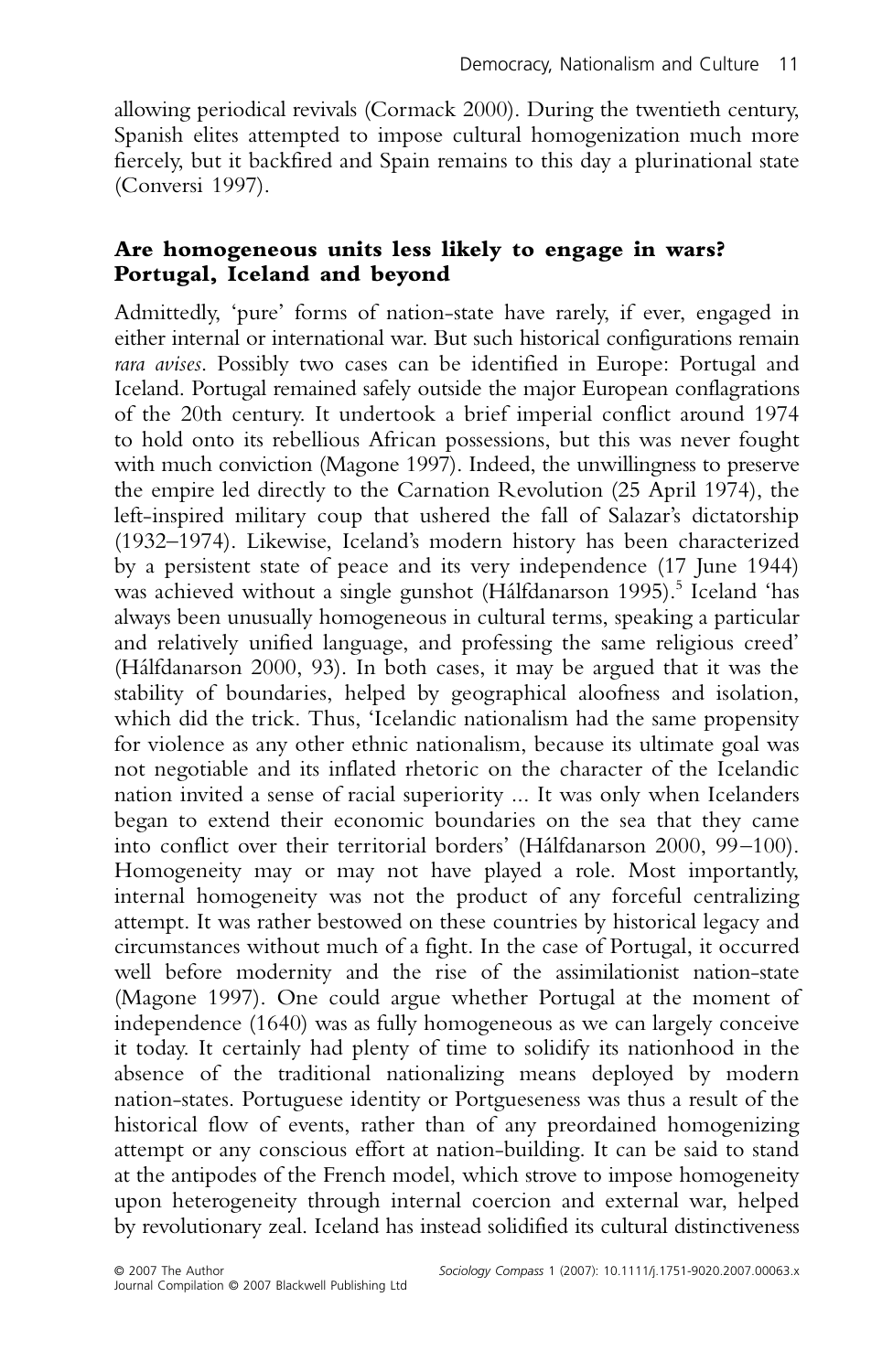and relative 'homogeneity' vis-à-vis the mainland through centuries of relative isolation.

Can the Portuguese and Icelandic examples serve as the basis for some broader generalizations? Outside the European context, we can find similar examples, as well as counterexamples. By international standards, Korea (both North and South) has been identified as the most ethnically 'pure' country in the world, as well as one of the most culturally homogeneous. In fact, its peninsula provided the battling ground for some of the most violent and destructive wars in the twentieth century, including the one that led to the country's partition between North and South (Korean War, 1950–1953).

In contrast, what by the same standards is indicated to be the most heterogeneous country in the world, Tanzania, has since its creation (1964) and until now experienced insignificant levels of ethnic conflict and considerably more sociopolitical stability than all other countries in the region. Of over 120 ethnic groups existing in Tanzania, the majority display great internal cultural variation in terms of dialects, customary laws and ordinary daily practices. With less than 13% of the population (lowest estimate is 9.5% in 2000), the Sukuma are the largest ethnic group. The moderate non-assimilationist policies of the government could explain why Tanzania has been free of major ethnic and other tensions in comparison with most other African states. In contrast, most of the surrounding countries (Congo-Zaire, Kenya, Uganda, Zambia, Malawi and Mozambique) have experienced protracted periods of ethnic conflict and civil war. Moreover, the only two countries bordering with Tanzania that have a clear demographic majority, Burundi and Rwanda, where the Hutu ethnic group forms, respectively, 80 and 85% of the overall population (2000 and 2002 data), have witnessed the worst genocides in Africa. The case of Rwanda is symptomatic: being one of the most densely populated area in the world (an estimated 296 people per  $\text{km}^2$  in 2002, and a total population of about 7.4 million), most Rwandan citizens have grown unaccustomed at evaluating the positive impact of cultural difference.

In Tanzania, the official use of Swahili or Kiswahili, a 'neutral' language not associated with a particular ethnic group, made the situation easier. President Julius Nyerere (1922–1999) was a prominent advocate of replacing English as Tanzania's official language without provoking ethnic rivalries. Religious affiliation also indicates the lack of a dominant religion, with about 35% following traditional African beliefs, on *a pair* with about 35% Muslims and 30% various Christian denominations (2004 data).<sup>6</sup> Again, this religious 'balance' and heterogeneity, together with the legacy of Nyerere's actively secular politics, can explain the relative peace in the area – although Nyerere has been accused of using the strong arm in the coastal area against political Islamists. As has been argued elsewhere (Connor 1993, 2004), the majority of states in the world resemble Tanzania rather than Portugal or Iceland, in that they include large minorities and, often, no clear majority.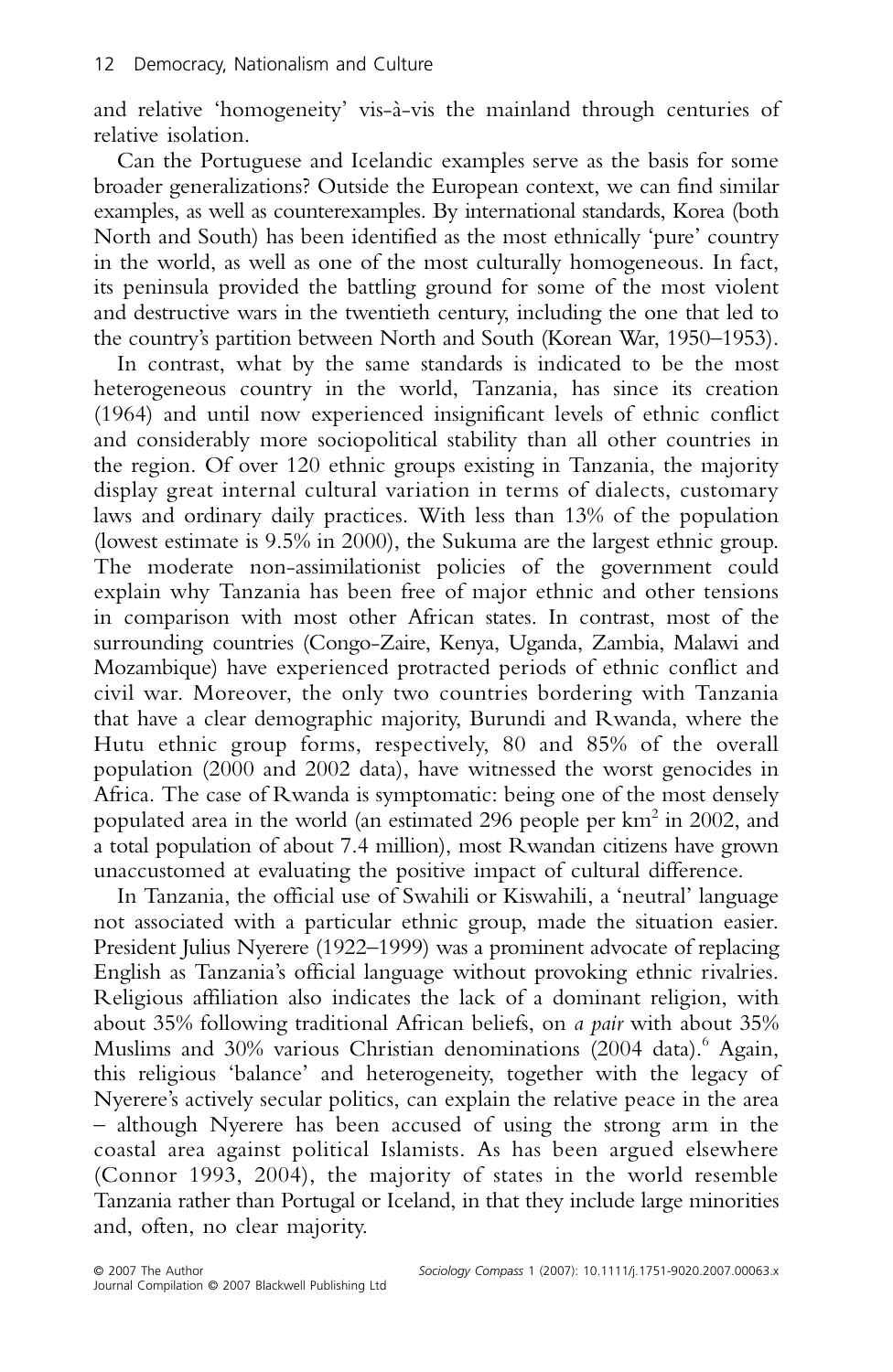In short, pre-existing homogeneity per se is not normally a negative condition leading to conflict. In fact, it is rather a good predictor of stability and peace. But homogenization is not. As opposed to pre-existing homogeneity, homogenization means in practice an artificial, state-mandated, top-down attempt to impose a homogeneous culture upon a heterogeneous population. This is most likely a predictor of, and conductive to, serious conflict, including ethnopolitical violence. The next section will look at the relationship between cultural homogenization and mass violence.

#### **Homogenization** *as* **war**

When multi-ethnic and culturally plural states are submitted to relentless nationalizing pressures, they often find themselves in a perpetual state of internal conflict. This frequently led state elites to get involved in external wars as 'distractive' and mass mobilizing devices, as indispensable tools to accomplish revolutionary goals (Knox 2000, 4). Wars are simultaneously directed inwards, against ideological, cultural and ethnic differences, and outwards, since foreign threats and the pursuit of expansionist and colonial aims serve as overarching rationales to 'forge' the nation while controlling dissent. The case of Fascism in the wake of World War I has been widely discussed by modern historians and will be briefly addressed later on.

In more recent times, an archetypal example has been provided by postcolonial Iraq, particularly from the advent of the military Ba'athist regime (1959) to the 'War on Terror' (2001). As an artificial outgrowth of British colonial experiments, the country of Iraq encompassed at least three sociocultural spheres: the Kurdish North, the Shi'a East, and the Sunni South and West (Tripp 2007, 61–65 and 108–47). But before the rise of centralizing pan-Arabism, there was no self-evident trend pointing towards conflict. In other words, we have no reason to believe that these three components would have been naturally and intrinsically inclined to confrontation (Wimmer 2002, 156–95). Instead, the reasons for the conflict should be searched in the process of state-building that accompanied, and occasionally preceded, post-colonial politics since Iraq's independence (1921). In particular the enforced process of 'nation-building' in the name of Arabization began to strain communal relations forcing people apart (Wimmer 2002, 172–80). Since 1958, the Ba'ath Party's obsessive stress on unity produced a 'blowback effect' leading rather to more potential instability and disunity, well concealed under Saddam Hussein's totalitarian rule of terror (Makiya 1993, 1998). The Shi'a majority became a formidable victim of the ruling Sunni minority coming mostly from the Tikrit tribal region holding power in Baghdad.

When inner tensions are turned into international conflicts, the political literature normally refers to this process as *externalization* or *diversionary war* (Gordon 1974; Mayer 1969; Smith 1996). Although the war is declared against an external foe, it is simultaneously waged inside, within the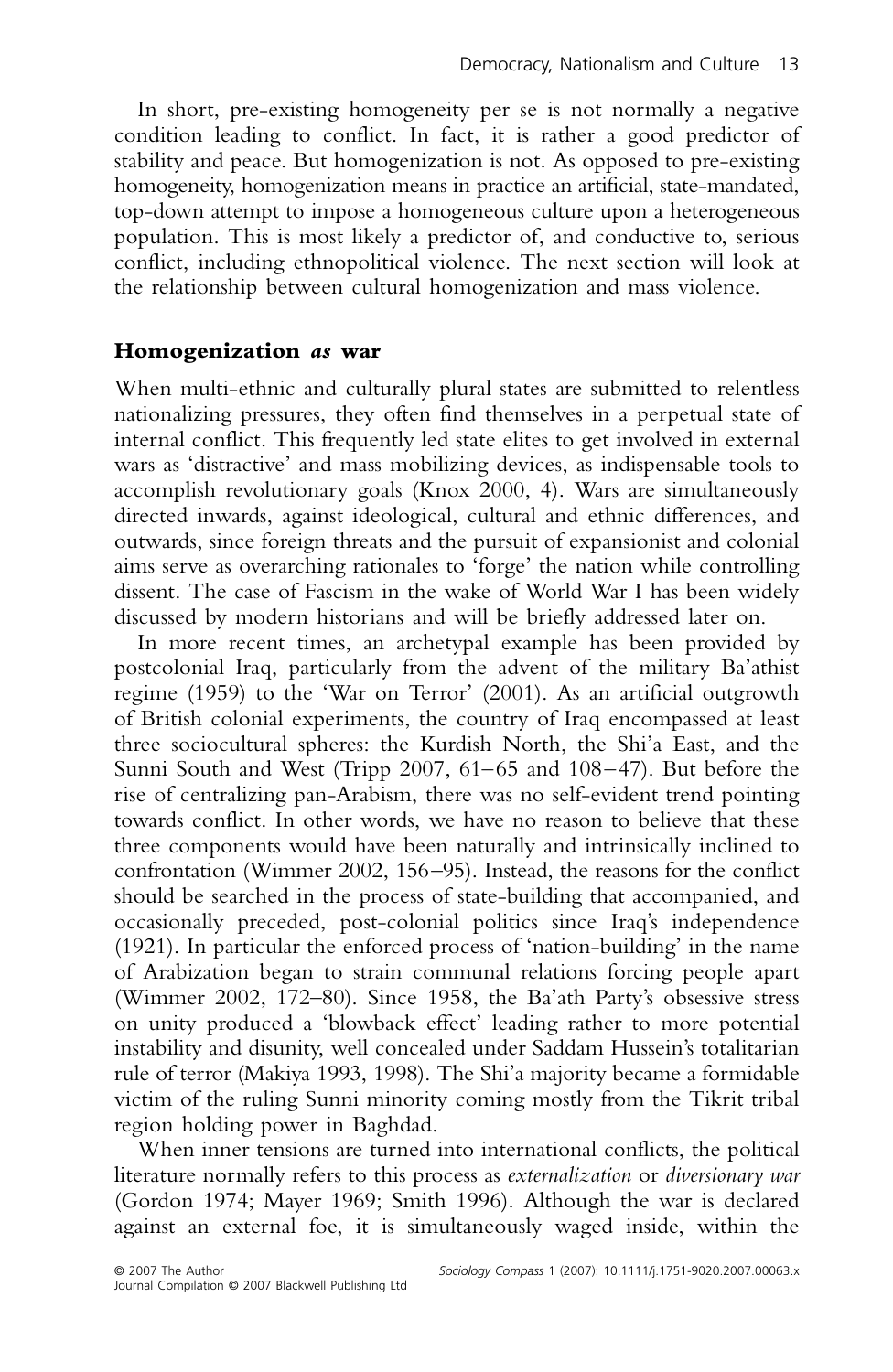country. In this way, wars become both 'weapons of mass distraction' and tools for the elimination of internal dissent. Saddam Hussein used his position of US–French–British proxy to launch an attack on Iran: while over 1 million perished 'externally' as a consequence of the war itself, hundreds of thousands of Iraqis, from communists to socialists, unions and minority leaders, nationalists and other opponents were tortured and executed (Aburish 2001). The state of war also provided the occasion to launch chemical cyanide attacks on Kurdish villages in the north (Hiltermann 2007; Hirst 1988) and increase the attack on the Southern Marshlands and the Shi'a majority.

Hussein's invasion of Iran and Kuwait during periods of great potential sociopolitical turmoil suggests a classical instance of externalization. Once 'pacified', Iraq would have been unable to achieve meaningful internal consensus without conferring some degree of generous consociational autonomy on its main ethnoregional and religious communities. In fact, it has been controversially argued that the 2005 Iraqi Constitution constitutes the best possible basis upon which Iraqi state integrity can be maintained (O'Leary 2007). However, because ethnic and religious groups are most often mixed, territorial autonomy can only exacerbate conflicts (McGarry 2007). The 2003 Anglo-American invasion dramatically increased these tensions leading to open sectarian, ethnic and ideological warfare, despite the common resistance against US occupation. Indeed, it may be argued that one of the key long-term objectives of the Anglo-American occupation has been to foster an irreconcilable split between Shi'a and Sunni throughout the Muslim world. In turn, President George W. Bush's 'War on Terror', launched during the weakest moment of a debilitated presidency and fought after the most uncertain electoral results in US history, has often been described as an instance of diversionary war.

Dictatorships, both autocratic and totalitarian, have frequently been installed to 'restore' order under the banner of national unity. As a rule, homogenizing 'nation-building' policies enforced on multicultural populations have resulted in parallel 'nation-destroying' practices (Connor 1993), which, in turn, led to further political fragmentation. On the other hand, the more historically fragmented was the polity, the more authoritarian the superimposed system of unitary government grew. Why did fascism specifically emerge in Italy and Germany? As we shall see, one of the key reasons is the similar pattern of state formation that developed in these countries, in which political unity was overlaid on a plethora of formerly independent and semi-independent principalities and republics (Conversi 1999). This will be analysed more in detail in the section on 'unification nationalisms'. However, even the staunchest dictators are cognizant of the inherent instability and limited endurance of such solutions. The response is often to escalate repression unleashing a spiral of terror, a pattern recurrent throughout modern history from the French revolution to Stalinism and Ba'athism.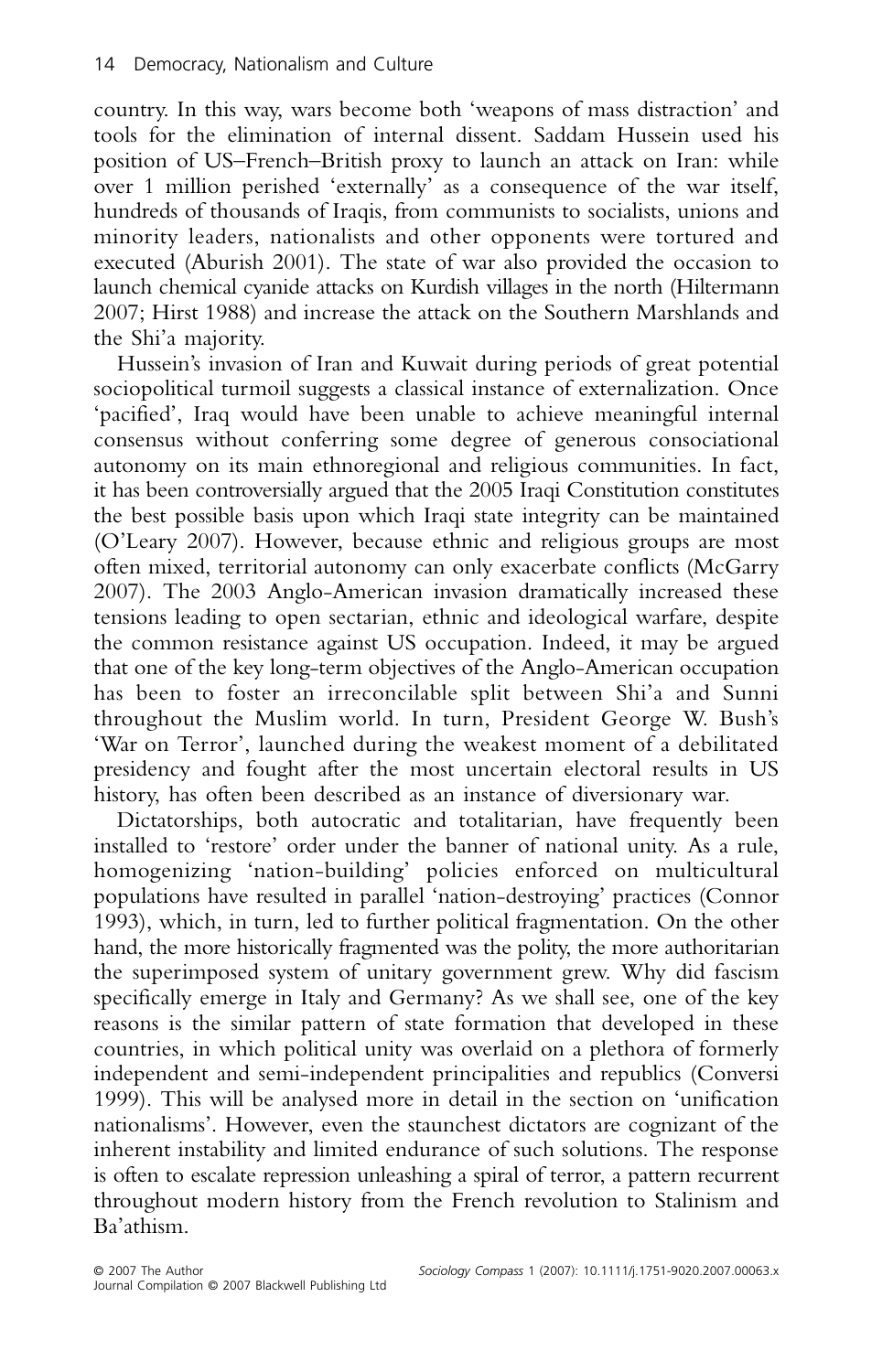Incapable of defeating internal opposition and achieving stability, regimes are occasionally tempted to adopt external wars in a last-ditch effort to underpin their legitimacy. This was the case, for instance, of Argentina's General Leopoldo Galtieri and UK's Prime Minister Margaret Thatcher over the Falklands Islands war in 1982 (see Arquilla and Rasmussen 2001). Declaring *war* and engaging in international conflict is believed, most often wrongly, to serve the purpose of regime consolidation. In some cases, it has proven to be 'successful': backed by powerful media propaganda, Mussolini's attack on Ethiopia granted him the climax of mass popularity, galvanizing Italian pride in their civilizing mission to 'develop' Abyssinian economy and 'save' Africans from themselves (Labanca 2004, 2005). Again, war acted as a boundary-maker and a binding mechanism for political, economic and cultural elites at home: during the Ethiopian invasion "the regime and the Italian population came closest to a sense of mystic communion, which Mussolini would have liked to be a permanent state of the nation's collective life" (Gentile 2003, 118). Women 'donated gold to the Fatherland' by symbolically discarding their wedding rings and throwing them into a huge bonfire at Roma's *Altare della Patria* (Altar of the Fatherland). The conflict proved to be crucial for the consolidation of fascism.

However, wars can also bring defeat to the war party and to ousting the very regimes that launched them. Thus, Argentina's sanguinary junta (1976–1983) collapsed as a result of defeat in the 72-day long Falklands war. Other recent examples of bankrupt 'diversionary' wars include Iraq versus Iran, Kuwait and Israel; Serbia versus Slovenia, Croatia, Bosnia and Kosovo; Ethiopia versus Somalia and Eritrea.

But war is also related to obliteration. The most extreme of human rights crimes, genocide, typically occurs in the wake of wars or under war conditions. The Armenian genocide occurred during World War I, as Turkish elites took advantage of the global cataclysm to eliminate a potential 'fifth column' of the West (Bloxham 2003; Mann 2005; Melson 1992). Similarly, the Holocaust was mostly carried out during Germany's Eastward expansion and subsequent retreat (Fettweis 2003; Levene 2005; Mann 2005). More Kosovars were killed by regular Yugoslav police forces during NATO's bombing in 1999 than before it (Bartolini 2006). This argument about the central role of war in genocide and ethnic cleansing is widely known and reiterated in most of the genocide studies literature (for an overview, see Bartrop 2002; Conversi 2005 and Shaw 2003).

Part of the argument advanced in this article is that externalization wars are more likely to occur when state-building through homogenizing nationalism impinges on the peaceful coexistence of regionally based groups and persistent cultural difference. Externalization is appealing to centralized authoritarian systems as they strive to streamline or uniform plural and multi-cultural societies. 'Externalize' means to 'project', to protrude towards the external world conflicts that are inherently internal.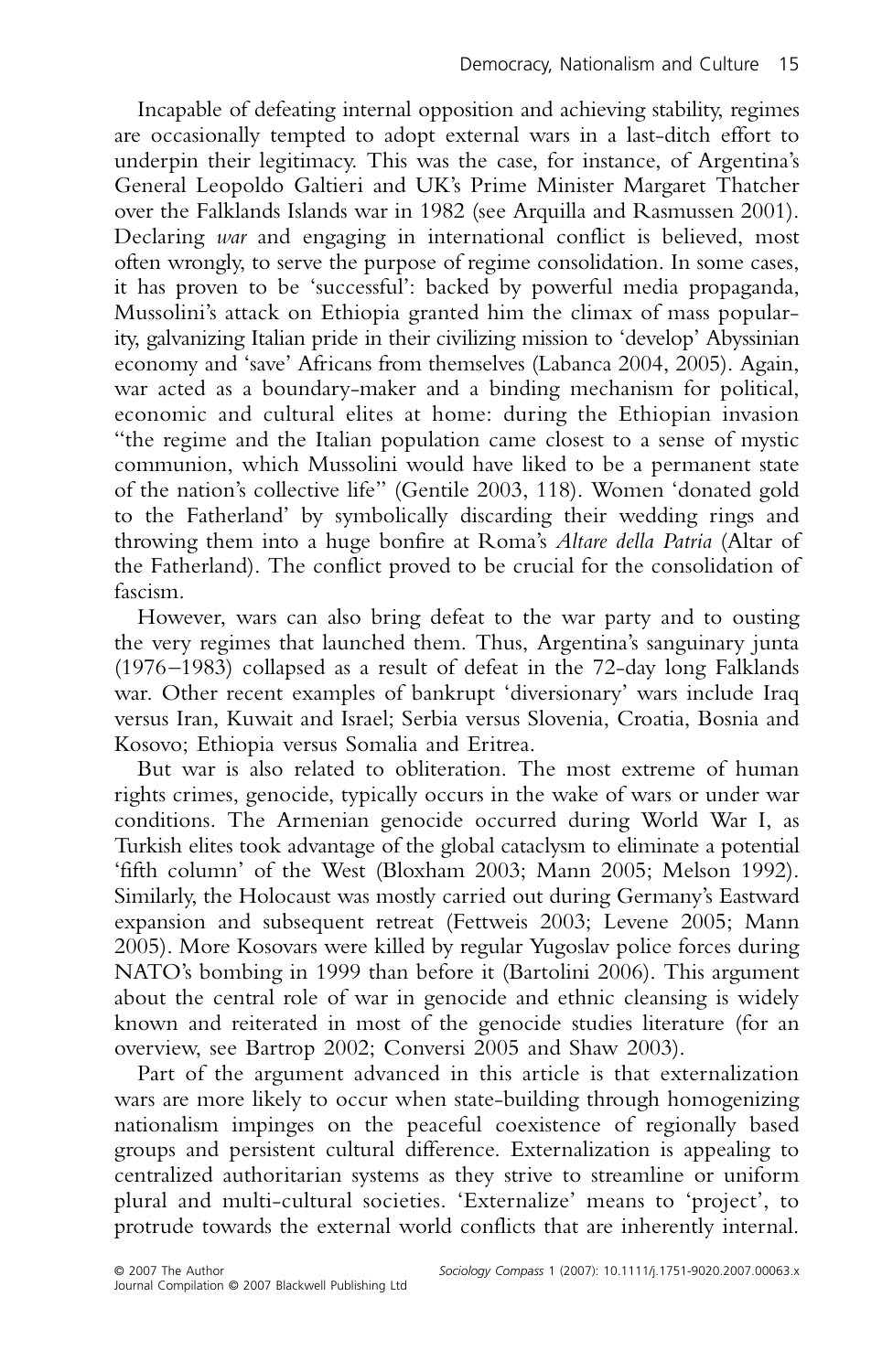This expedient is common to many potentially fragmented groups, from the smallest to the largest ones: from the urban gang to radical populists, from guerrilla groups to the imperial superpower. The classical Durkheimian explanation would be that such forms of externalization produce a sense of solidarity that existing (or aspiring) leaders may be unable to achieve otherwise.<sup>7</sup> Externalization often results in targeting internal and external scapegoats, who become the quintessential whipping boys of diversionary strategies. In other words, the classical *realpolitik* approach maintains that diversion of attention is called for in order to 'distract' from internal divisions and infighting.

In nationalism studies, the fragmentation-solidarity hypothesis has been applied to both state-led and stateless nationalisms. We already mentioned the cases of Fascism and Ba'athism. Among stateless nations, ETA's struggle in the Spanish Basque Country (Conversi 1997), the PKK in Turkey (Entessar 2007), the Irish Republican Army in Northern Ireland (Irvin 1999) and Eritrea's liberation struggle (Tronvoll 1999) all reflect this strategy. This approach has thus been applied to the emergence of radical minority nationalism in areas strongly assimilated into the dominant culture and, hence, internally fragmented (Conversi 1997, 1999). Organicist visions of the nation ignore that a shared culture is not always a source of social cohesion. Recent anthropological studies rather speak of 'fractured resemblance' or the 'politics of resemblance' (Harrison 2002, 2006). Similar findings have also been incorporated into 'conflict resolution' theory (Kriesberg 1998).

Historical examples abound from the French revolution onwards. The French *Girondins* pushed for war against the first coalition (1792) to construct a siege mentality, which led to the first *levée en masse* less than 1 year later. This was in fact a patriotic response to the danger posed by mass defections and desertions (Conversi 2007a,b). The next section explores this development in two paradigmatic cases of war-mongering nationalism as historically developed in Germany and Italy.

## **Unification nationalisms: The harder path to homogenization**

The roots of some of the most extreme form of unitary nationalism are paradoxically to be found in the wish to overcome the fragmentation derived from competing visions of the social order and rival ideas of nationhood. This has much to do with the way modern nationalism developed in Italy and Germany before and after unification.

Breuilly (1993, Chapter 4) has identified *unification nationalism* as a distinctive form of nationalism, with particular attention to the Italian and German cases. *Unification nationalisms* aim to merge politically divided sovereign territories into a greater overarching political unit. Their overriding ambition is to unite a hitherto politically divided 'people' into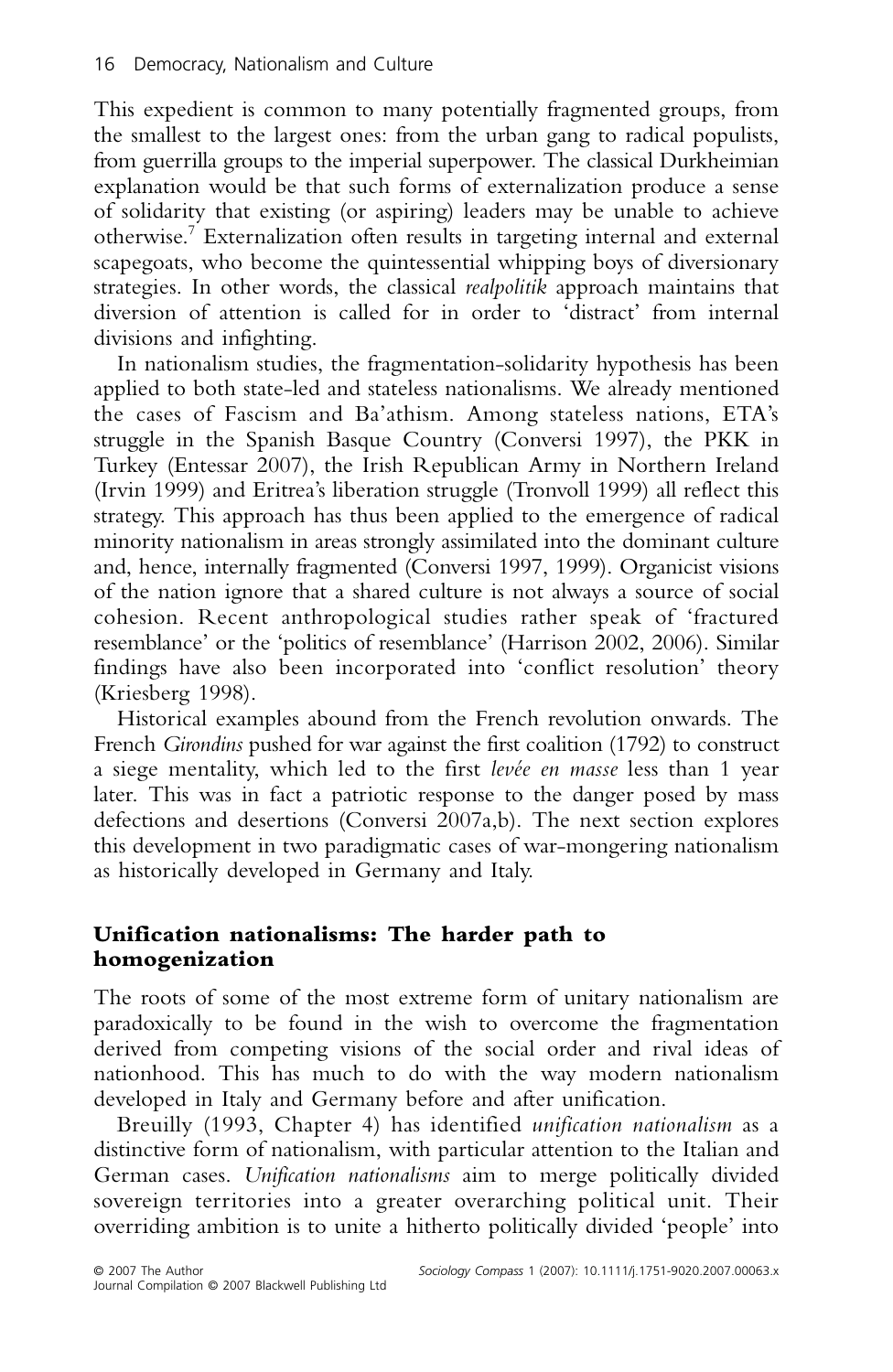a single nation-state. Hence, their goal is the elimination of pre-existing political boundaries between smaller, local or regional semi-sovereign units, such as duchies, principalities and city-states. Breuilly (1993) argues that unification nationalism develops most strongly where the core region to be unified ('the national region') has already evolved statelike features in the past. In the German case, the Confederation, the Customs Union and pre-existing interstate agreements provided a congenial framework for the emergence of unification nationalism. Perhaps a more important condition develops when a single modernizing state (like Prussia or Piedmont) is able to exploit the weaknesses of other states in the nationalizing region.

Unfortunately, this argument has not been developed further, nor its implications have been fully understood. What is missing is an explanation of the distinctive evolution and outcomes of unification nationalisms as opposed to other form of nationalism (separatism, irredentism, etc.). Both Germany and Italy endeavored to build unified nation-states upon a patchwork of formerly independent states, linguistic isoglosses, economic systems and cultural lifestyles (Conversi 1999). Few historians have systematically compared Germany and Italy. Fewer still have noticed the linkage between the original makeup of the two countries and their totalitarian evolution. Knox (2000) has traced precisely such linkage, enriching it with a critique of previously idiosyncratic research overlooking common cultural patterns of nation-state formation. Indeed, the entire unitarian rhetoric arsenal deployed by fascist movements served precisely the purpose of concealing the internal fragmentation of their constituencies. The more fragmented was the territory to be transformed into a single common nation, the more the stress on unity was needed. A closer look at the very symbolism of fascism reveals a true obsession with unity: the *littorio*, the Roman judicial symbol displayed in Fascist emblems and carried in mass demonstrations symbolized 'unity in strength' and so did the very name *fascio* (bundle) (Gentile 2005). In general, a stress on organic uniformity, common ancestry sand homogenization was one of the key features of the rise of fascism in many countries. As widely observed by socialist thinkers in prewar Italy, the alternation of nationalist and imperial strategies served the purpose of elite consolidation at a time of rapid social change and dramatically expanding class conflict (see also Hobsbawm 1983). In both anthropology and sociology, broader functionalist explanations have temporarily faded away, although they can still provide useful tools for understanding various aspects of social conflict.

Shortly before the war, William Graham Sumner (1840–1910) observed that 'the relationship of comradeship and peace in the we-group and that of hostility and war towards the others-group are correlated. The exigency of war with outsiders are what make peace inside, lest internal discord should weaken the we-group for war' (Sumner 1979, 12). Sumner's war-prone statement was part and parcel of a widely shared Western imperial *Zeitgeist* that eventually led to World War I. Indeed, it was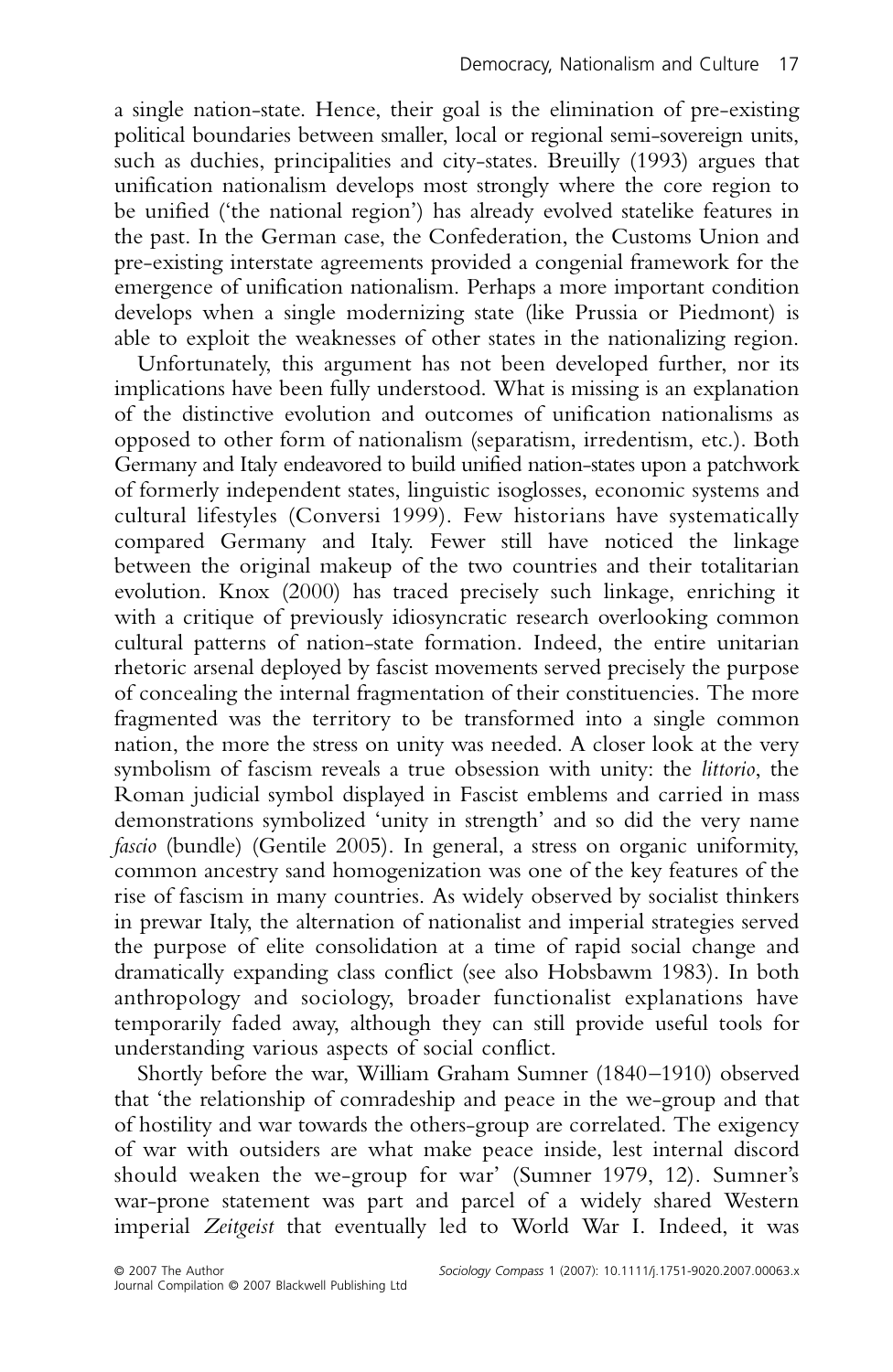representative of the very boundary-building reasoning that ushered the tragedy. It identified a central logic that early twentieth-century states applied in their binding and boundary-enforcing aims. However, Sumner and the diversionary strategists never mention that a stress on the positive effects of internal and external differences can provide an alternative to war. Such a remark would in fact sound incongruous in an era of intrastate competition and pressing conformism.

As Lord Acton had partly anticipated, Risorgimento nationalism slowly but steadily turned into an irredentist, expansionist and imperialist drive. Its broader maximalist agenda was put into practice after the erstwhile romantic intelligentsia had seized the levers of power. The process is far too multifaceted to be described in a theoretical article, but Italian historians have only partially explored the combination of political, cultural and structural trajectories leading to fascism (see Tranfaglia 1973). Italian unification nationalism expanded in consonance with an international environment that prized competition between nations. Soon the European continent became engulfed in warmongering propaganda and jingoist hysteria. Interestingly, it was in Italy, where the population was more reluctant to join the war, that the intellectual elites and the media provided the most articulate and passionate arguments for war through the work of prominent artists, novelists, poets, intellectuals and journalists (d'Orsi 2005). Their entire propaganda efforts aimed at the transformation of a people of peaceful peasants into one of war-ready soldiers prepared to immolate their lives to the cause of the fatherland. This occurred precisely because most Italians were 'pacifists', they did not fully identify with the newly formed (1861) state, and had a deep distrust in their political elites (accompanied, sadly, by an unbelievable trust in the intellectuals and media which manipulated them). World War I has probably been the most traumatic experience in Italian history. In fact, historians of fascism agree that it was the 'cultural and social matrix from which fascist movements were born' (Semelin 2006, 281), as it provided a mass mobilizing experience that preceded and inspired fascism. The post-Jacobin and Napoleonic vision of a 'nation in arms', fully implemented under Mussolini and Hitler, would have been unthinkable before the radically uprooting experience of World War I. Establishing a direct causal nexus between the French revolution and fascism, Knox perceptively writes: 'The Fascist and Nazi dictatorships were children of the age of mass politics' begun in 1789. 'For, as the visionaries of the tumultuous *Assemblée Nationale* that went to war against Europe in 1792–93 dimly perceived, mass politics had changed statecraft forever. It had fused foreign policy and domestic politics' (Knox 2000, 1).

To a certain extent, civic and liberal forms of nationalism can contribute to enhance interclass 'democratic solidarity' (see Mason, 2000). But solidarity-building is also the conceptual blueprint underpinning tyrants throughout modern history. As revolutionary leaders attempt to forge new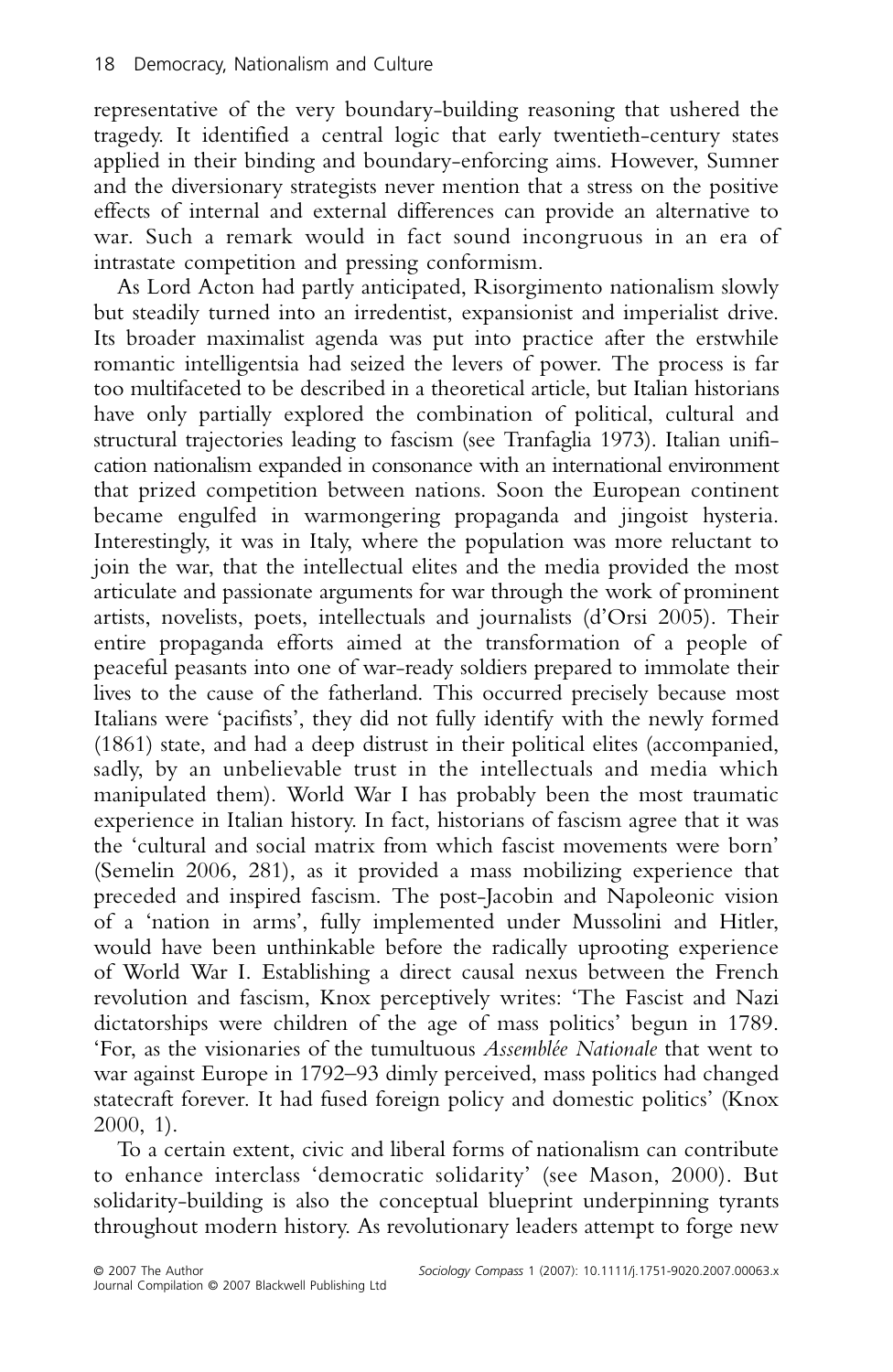societies, ancient and deep-rooted solidarities are dismantled while new ones are shaped *ex-novo*. Benito Mussolini was adamant that the diverse cultures of the Italian peninsula had to be superseded by a superior sense of Italianness. War was to provide the means to this end. War was supposed to transform the Italian peasants into 'Italians', as Weber (1979) has discovered in regard to Frenchmen. He argued that a widespread sense of Frenchness only emerged ensuing World War I. In fact, this had proven to be the case for both victors and losers in World War I. The boundary-building experience of World War I also showed that the 'nationalization of the masses' and psychophysical uprooting did coincide (Mosse 1975). Indeed, 'nation-building' and 'nation-destroying' were nearly coterminous even within the same country (Connor 1972, 1993, 89–117). Later on, the war experience was transformed into the basis of fascism's political programme: Mussolini's 'nation-building' diktats demanded that the peasantry be 'incorporated' into the Italian Nation' and physical violence was to be their entrance ticket (Griffin 1995,  $41-2$ ).<sup>8</sup>

Military conscription is a highly attractive centralizing practice during periods of 'nationalization' of the masses. The enormous influence of Carl von Clausewitz (1780–1831) in military affairs testifies to the success of this strategic thinking. Among European elites, the Italian futurists and the fascists were perhaps the most militantly aware in promoting war as a 'nation-building' device: Filippo Tommaso Marinetti (1876–1944) proclaimed the war to be 'the world's only hygiene'. Giovanni Papini (1881–1956) glorified war 'as a source of national renewal' (Griffin 1995, 23–24).<sup>9</sup> The rabid anti-clerical Fascist Roberto Farinacci (1892–1945) described war as the 'midwife of a New Italian People' (Griffin 1995, 32-34).<sup>10</sup> Benito Mussolini himself coined the term *Trenchocracy* to identify the million-strong horde of dispossessed, disbanded war veterans. The bellic rite of passage transformed them into champions of a new 'noblesse': the pain-filled, terrifying experience of war in the trenches was to be the initiation practice of this new breed of men (Griffin 1995,  $71-72$ ).<sup>11</sup> But the fascists, the nationalists and the futurists saw violence as a much wider rejuvenating, galvanizing and revitalizing force: its boundary-building role can also explain the centrality of *squadrismo* and para-militarism in the rise and consolidation of Fascism. It was these media exploits that exerted a formidable impact on popular consciousness by deeply attracting previously peaceable, unwarlike citizens into the fascist embrace of totalitarian and radical renewal.

Overall, the belief that violence is a 'natural' predisposition of human societies is 'profoundly anti-democratic' (Keane 2004, 8). From this ideological matrix, a social practice emerged arguing that 'communities can be protected from their own violence only by choosing surrogate victims outside themselves' (Keane 2004, 10). This brings us back to our departure point, namely that far from dispensing 'perpetual peace', democracy's alliance with the modern nation-state is founded on shaky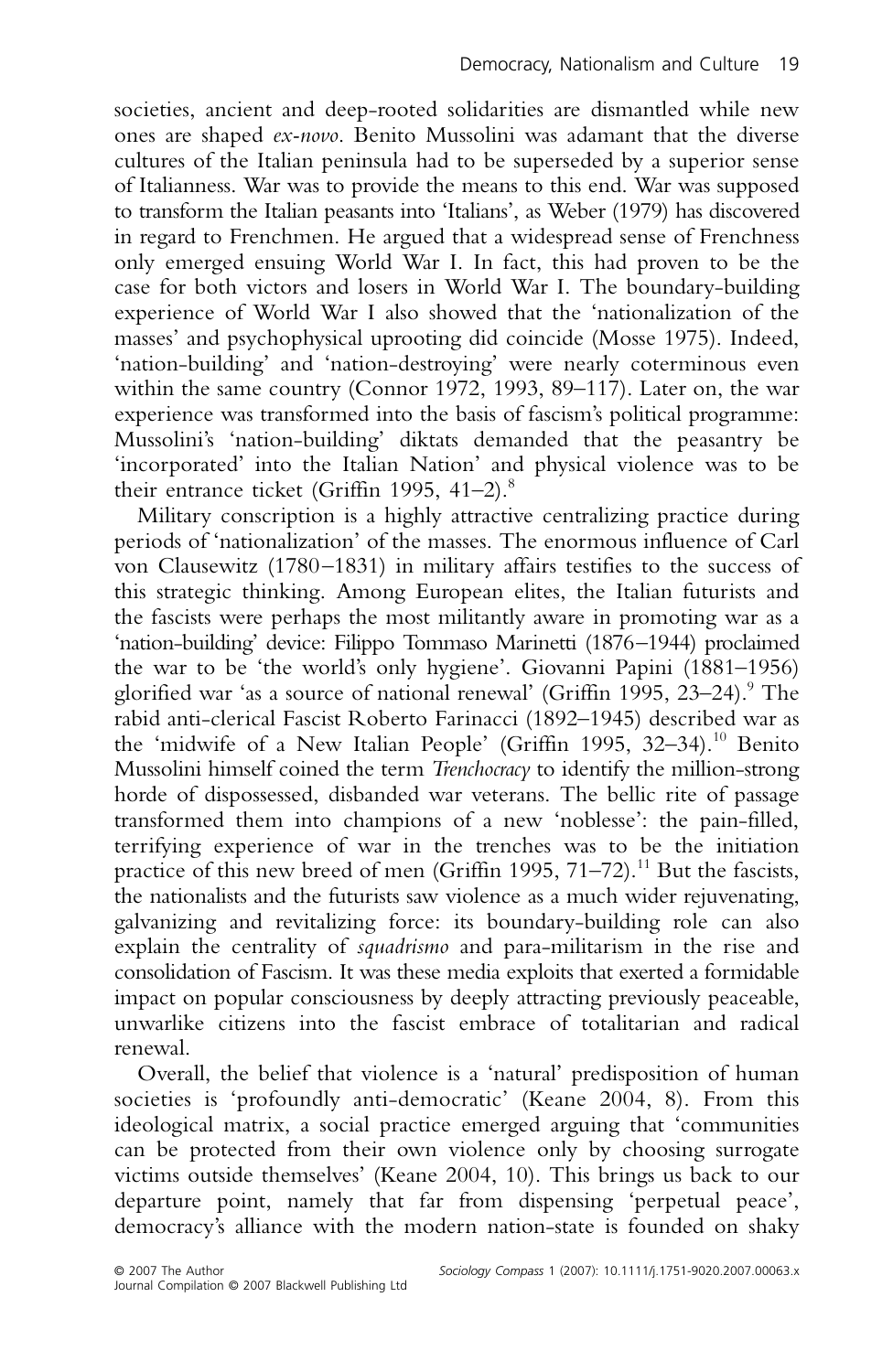grounds. Therefore, *demo-skeptics* can easily identify the negative linkages between democracy and nationalism. This article has shown the vulnerability of liberal democracy's Faustian bargain with the homogenizing nation-state as historically embraced by most Western liberals and policymakers. A whole new article would need to be written to explore democracy's partnership with neoliberal globalization, which is probably founded on even more precarious bases.

## **Conclusions**

Democracy and nationalism have largely grown together. Since the French revolution, popular political participation, mass politics and universal suffrage have expanded. So did nationalism, in its multiple forms as either patriotism or ethnic conflict, imperialism or separatism. The process has been accompanied by the intensifying intrusion and invasion of state power. But the state could only operate legitimately while acting 'in the name of the people', that is, by adopting a nationalist vocabulary and a democratic rhetoric.

Most recently, democratic transitions from Communism have resulted in 'fractured democracies', nearly everywhere accompanied by calls for self-determination and patriotic assertion. This has led many observers to question the whole virtue of attempting to export Western style democracy. Similarly, the expansion of globalization has led other scholars to question the very roots of liberal democracy as currently conceived. In political science, the main target of this critique has been the 'democratic peace theory'. There is now an influential body of scholarship claiming that liberal democracy can provide no panacea to many contemporary problems, and that it rather tends to promote ethnic conflict, as well as environmental destruction.

More cynically, we could be forgiven for suspecting that the erstwhile democratization urge is actually halting at the doorsteps of the Arab world. In fact, despite President Bush's official rhetoric, the USA and its allies have been sternly resisting calls for further democratization in the Middle East. Iraq's collapse under US supervision seems to have been constructed in order to prevent homemade democracy from reaching the Arab world. In other words, when democracy clashes with US interests, it is no longer considered a universal value.

One possible problem is that, as classic liberals warned, there is still a tendency to confuse democracy with mass rule. This is may be a dangerous position in an era when public opinion is dominated by the penetration of mass media and these are in turn dominated by uncontrollable corporate interests (Crouch 2004; Herman and Chomsky 1988).

Mill's thoughts on *representative government* and democracy greatly inspired Woodrow Wilson's project of redrawing the map of Europe between 1918 and 1920. The principle of self-determination proclaimed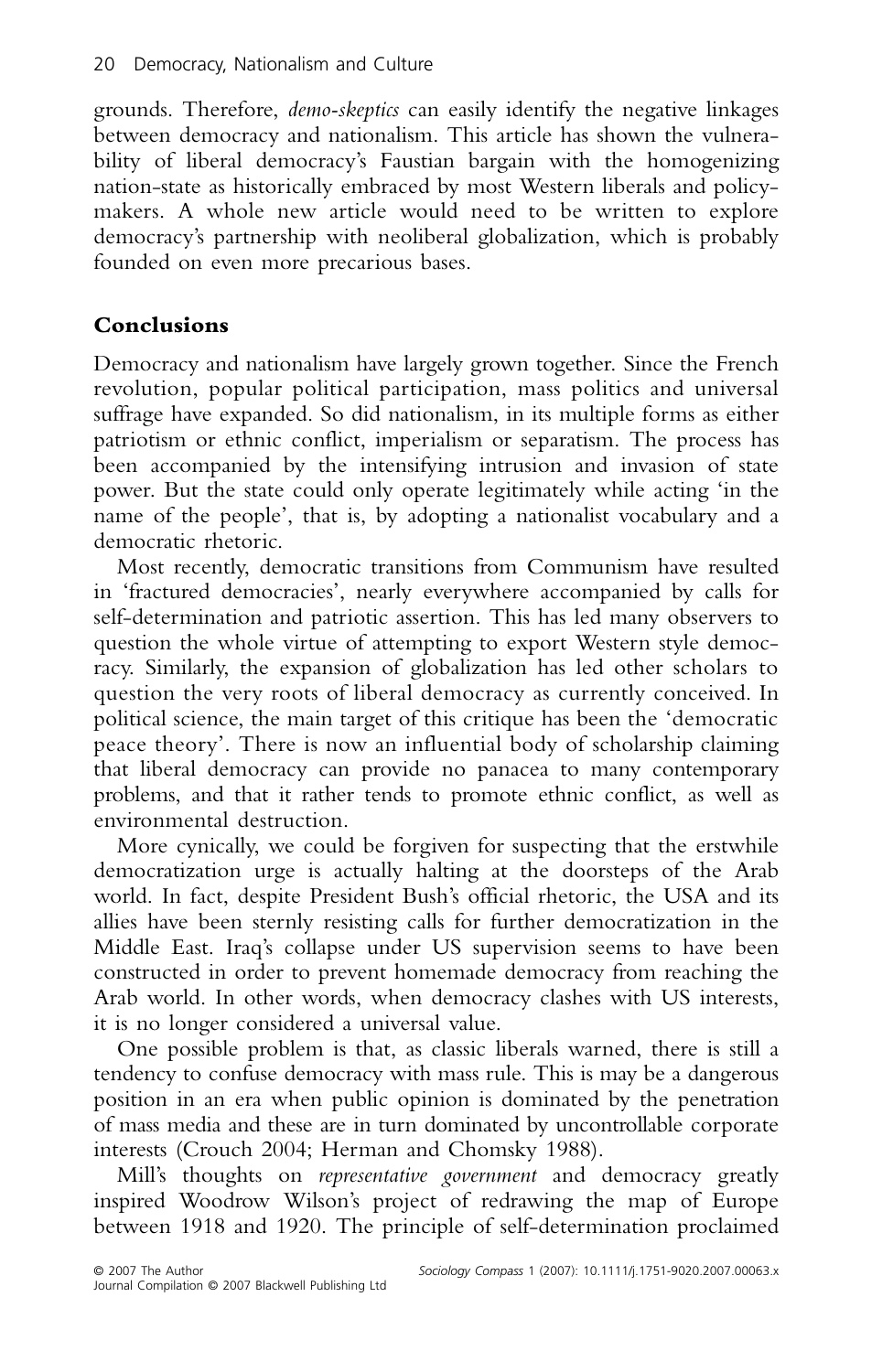by the victors of World War I was also rooted in Mill's idea about the benefits allegedly enjoyed by homogeneous or 'congruent' countries. But Mill's argument has been refuted by demonstrating the opposite claim, namely that heterogeneity is not associated with authoritarian rule. Alternative approaches include the influential multicultural perspective advanced by Will Kymlicka and others (Kymlicka 1995; Kymlicka and Opalski 2001; Kymlicka and Patten 2003), which has been dealt here only *en passant* because of its largely normative character.

In a nationalist era, 'democracy', as the rule of the *demos*, is often understood to mean 'ethnocracy', as the rule of the *ethnos* (or nation). The claim that the *demos* and the *ethnos* do often coincide will no doubt make it harder for defenders of 'civic nationalism' to upheld their argument against supporters of 'ethnic nationalism'. At least till 1945, the European experience has been one of uncontested supremacy of the dominant *ethnos*, acting on behalf, and in the name, of the *demos* or people. Once the latter had seized the state, the goal was usually to inculcate a sense of ethnic citizenship by assimilation, through statecontrolled agents like the army, compulsory schooling and, most of all, the mass media.

In a postpositivist era, it can be quite hazardous to extrapolate far-reaching conclusions in the form of testable generalizations. Nevertheless, I will attempt to draw some strong deduction from the above: Insofar as ruling elites avoid homogenization attempts, heterogeneous populations do not have to suffer under the yoke of authoritarianism. In contrast, homogenization and the erosion of cultural differences slowly induce majorities to become unfamiliar and feel awkward towards diversity. In an environment unprepared for diversity, diversity becomes problematic. In this way, dominant ethnic groups can become particularly prone to intolerance: individuals who, throughout their life, have been exclusively exposed to, or in contact with, only one variety of lifestyle tend to remain insular, suspicious and exclusive. They are prone to be much less tolerant of any form of diversity (cultural, biological, social, ideological, even environmental). In times of homogenization, suspicion and insecurity replace mutual interest and attraction.

The opposite experience of substantial intercultural contact and exchange (either constant or occasional) can make both groups and individuals more attracted towards broader differences, including differences of opinion. Hence, culturally plural societies tend to score higher on variables such as free speech, human rights and civil liberties. They also tend to be more resistant to dictatorship than monocultural societies. In other words, democracy and cultural difference are inseparable despite the fact that 'politicized' cultural differences can render democratic politics more problematic. Surely, there can be, and there have been, attempts to craft forms of democratic and national solidarity that do not aim at homogenizing all citizens.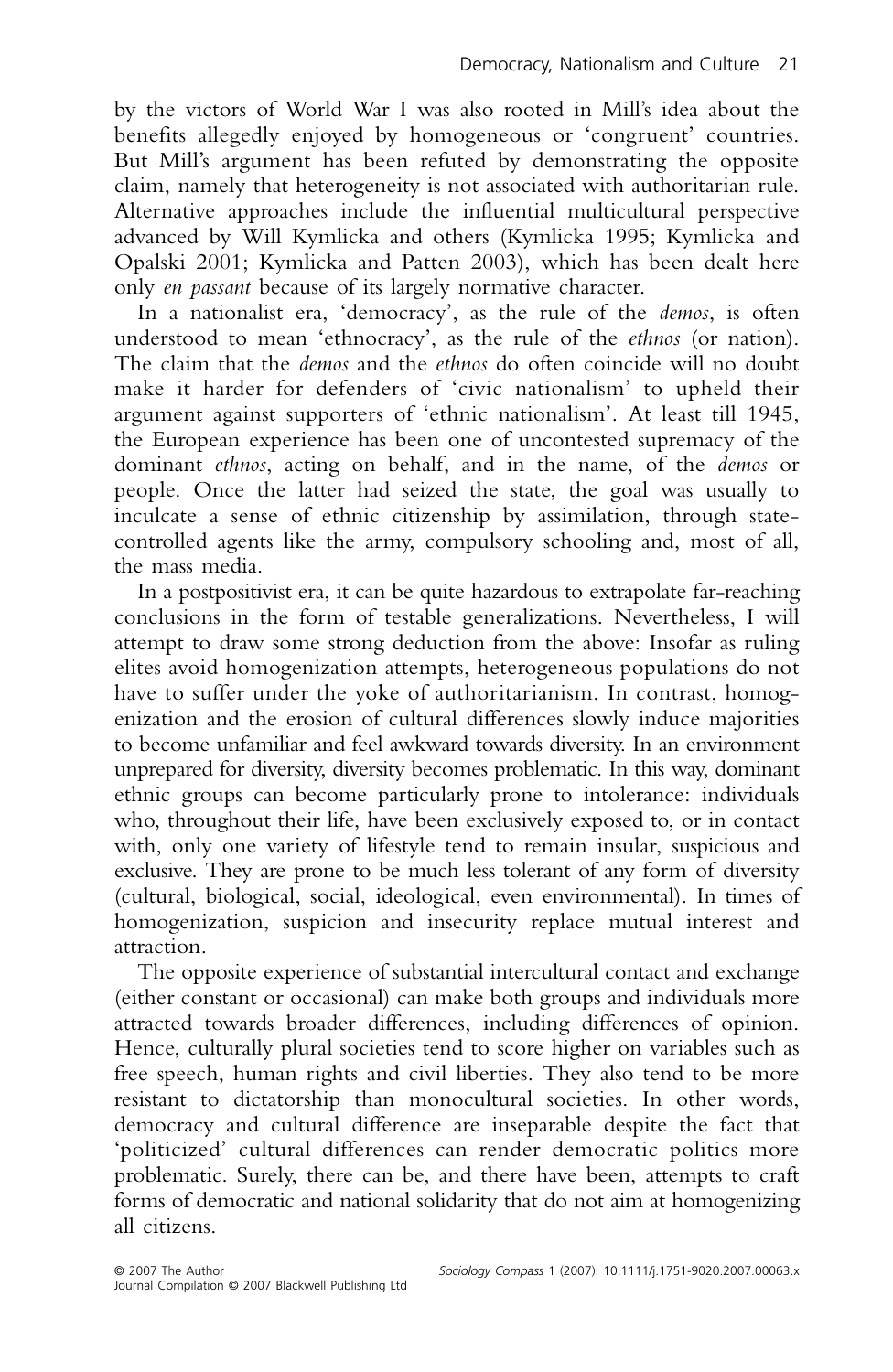Moreover, as I have argued elsewhere (Conversi 2007a), at least one form of homogenization, specifically linguistic standardization, has been a prerequisite for many smoothly running modern societies (Gellner 2006). From a purely utilitarian view, administrative bilingualism has often been rejected on the ground of its impracticality. To use a pragmaticmechanicist metaphor, you need only one kind of fuel to get an engine going. If you use two kinds of fuel, the engine may well blow up or melt. This metaphor underscores well the rationale underpinning state-induced monolingualism. It was quite a rationalistic account, but a cardinal one in a rationalizing age. Unless one conflates language with culture, a shared language can still allow a considerable degree of cultural diversity.

Finally, this merely functional prerequisite, should not be confused with the ideological matrix I have described so far. As Acton stated, 'liberty provokes diversity, and diversity preserves liberty' (1919, 289). Likewise, the contrary is also true: dictatorship and cultural homogenization tend to co-occur: twentieth-century totalitarian regimes have pursued the absolute homogenization of their citizenry to the point of exterminating *en masse* groups that were seen as 'counter-entropic'. The prescriptive corollary may be that the active conservation of distinct cultures, including arts, skills, *métiers*, norms and world visions, is crucial for both world peace and democracy.

## **Short Biography**

Daniele Conversi received his PhD at the London School of Economics. He taught in the Government departments at Cornell and Syracuse Universities, as well as at the Central European University, Budapest. He is now Senior Lecturer at the University of Lincoln. His current research explores the role of culture in the process of state-building from 1789 to the present day. More specifically, his studies addresses the relationship between nationalism and culture, with particular attention to the concept of cultural homogenization. Related areas include the relationships between nationalism and democracy, globalization, genocide, militarism and war. His books include *The Basques, the Catalans, and Spain*, which [has been positively reviewed in nearly 40 international journals \(http://](http://easyweb.easynet.co.uk/conversi/book.html) easyweb.easynet.co.uk/conversi/book.html), and the edited volume *[Ethnonationalism in the Contemporary World](http://easyweb.easynet.co.uk/conversi/ethnonat)* (http://easyweb.easynet.co.uk/ conversi/ethnonat).

Dr Conversi's other projects include comparative Northern Mediterranean studies; nationalism, ethnicity and culture; war and state-building; boundaries and violence; the international dimensions of Yugoslavia's breakup; asymmetric federalism and ethnic conflict resolution in comparative historical perspective; globalization and the spread of ethnic conflict; and nationalism and cosmopolitanism. His areas of expertise include Spain, Italy, and the former Yugoslavia; theories of nationalism; ethnic conflict resolution;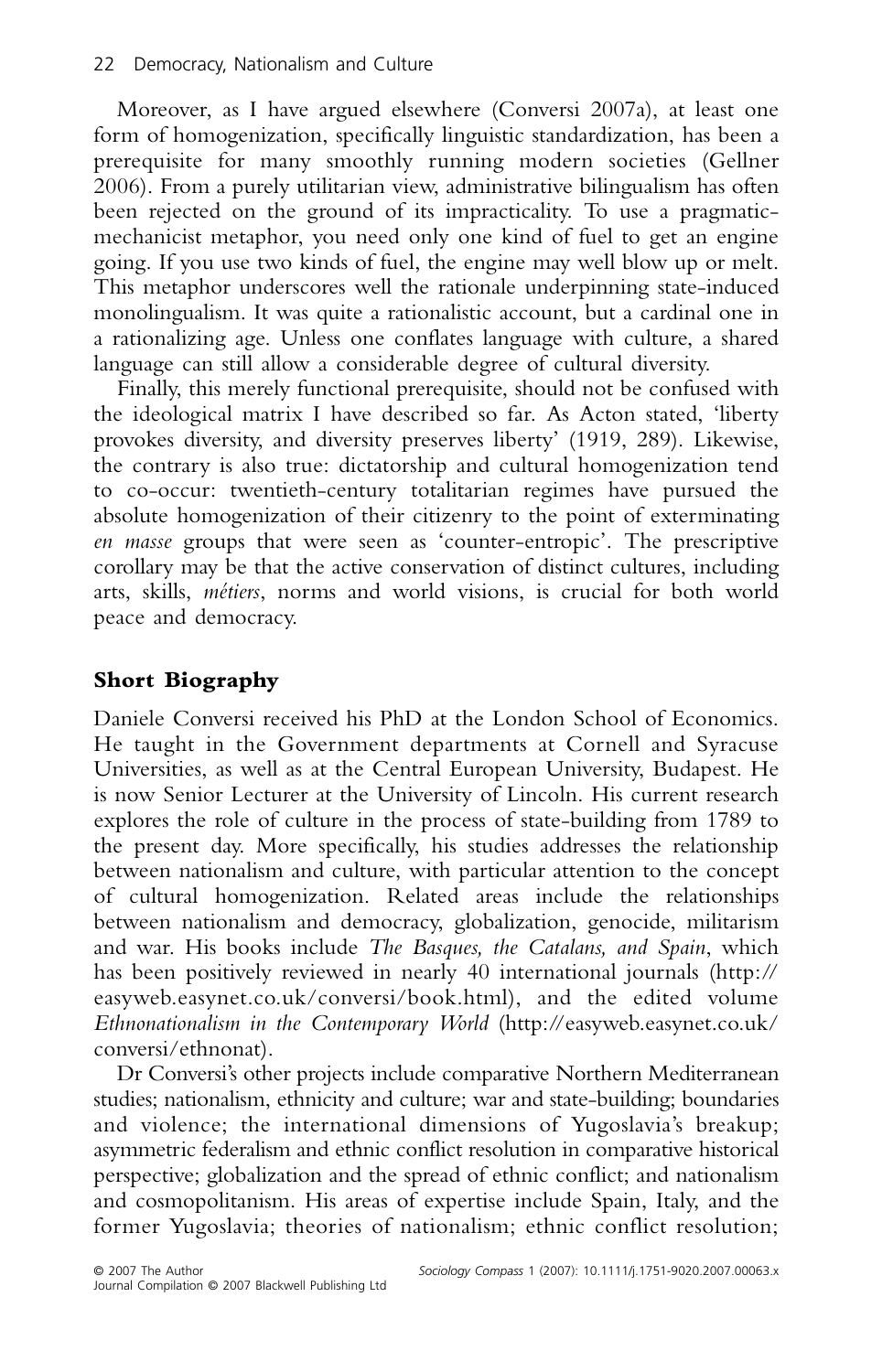globalization; comparative politics; and political sociology. A list of selected publications is available at[: http://easyweb.easynet.co.uk/conversi/CV.html.](http://easyweb.easynet.co.uk/conversi/CV.html)

#### **Notes**

\* Correspondence address: European Policy Research Centre, Brayford Pool, University of Lincoln, Lincoln LN6 7TS, UK. Email: conversi@easynet.co.uk.

 $1$  Doyle (1983) was among the first to theorize this relationship.

<sup>2</sup> For an early attempt spanning across sociology and international relations, see Rosenberg (2001).

<sup>3</sup> Roy (2004) argues that global Salafism, a broader umbrella movement encompassing al-Qaeda, is characterized by deterritorialization, deculturation and a generational gap: The parents' culture is no longer transmitted to their children. Roy also notes that the only correlation with Palestine is that the Palestinians' plight merely provides another arrow in the Salafist quiver to use for the promotion of their 'brand' (see also Gray 2003).

<sup>4</sup> Gellner (2006, 62–84) called 'counter-entropic' a cultural trait that resists even distribution spread throughout the polity and is hence assumed to hinder the shift from a prenational political system to a 'fully' national one.

<sup>5</sup> Iceland became a sovereign state under the Danish Crown on 1 December 1918, but 17 June has been chosen as Iceland's National Day, when the entire country celebrates the recurrence (Hálfdanarson 1995).

<sup>6</sup> The exception remains Zanzibar with a 98% Muslim majority and where indeed a separatist movement has remained dormant since the island's merging with (or 'annexation' to) Tanganyika  $(1964)$ .

 $^7$  It is worth noting how Émile Durkheim participated in the vision ascribing homogeneity to specific groups held together by 'mechanical solidarity': 'There is then, a social structure of determined nature to which *mechanical solidarity* corresponds. What characterizes it is a system of segments *homogeneous* and similar to each other. Quite different is the structure of societies where *organic solidarity* is preponderant. They are constituted, not by a repetition of similar, homogeneous segments, but by a system of different organs each of which has a special role, and which are themselves formed of differentiated parts' (Durkheim 1933, 181, my emphasis).

<sup>8</sup> Benito Mussolini, 'The Incorporation of the Peasantry into the Italian Nation', in Griffin (1995, 41–42).

<sup>9</sup> Giovanni Papini, 'The war as a source of National Renewal', in Griffin (1995, 23–24).

<sup>10</sup> Roberto Farinacci, 'The War as the Midwife of a New Italian People', in Griffin (1995, 32-34).

<sup>11</sup> Benito Mussolini: '*Trenchocracy*', in Griffin (1995).

## **References**

Aburish, Said K. 2001. *Saddam Hussein: The Politics of Revenge*. London: Bloomsbury Publishing.

Acton, Lord 1919. 'Nationality.' Pp. 270–300 in *The History of Freedom and Other Essays*. London: Macmillan.

Anzulovic, Branimir 1999. *Heavenly Serbia: From Myth to Genocide*. London: Hurst and New York: New York University Press.

Arquilla, John and Maria Moyano Rasmussen 2001. 'The Origins of the South Atlantic War.' *Journal of Latin American Studies* **33**: 739–775.

Baioni, Massimo 1997. 'Fascismo e Risorgimento: l'Istituto per la Storia del Risorgimento Italiano.' *Passato e Presente* **41**: 45–75.

Baioni, Massimo 2006. *Risorgimento in Camicia Nera. Studi, Istituzioni, Musei nell'Italia Fascista*. Rome, Italy: Carocci.

Banti, Alberto M. 2005. *L'onore Della Nazione. Identità Sessuali e Violenza nel Nazionalismo Europeo dal XVIII Secolo alla Grande Guerra*. Turin, Italy: Einaudi.

Barber, Benjamin R. 1996. *Jihad vs. McWorld*. New York: Ballantine.

Barkawi, Tarak 2006. *Globalization and War*. Lanham, MD: Rowman & Littlefield.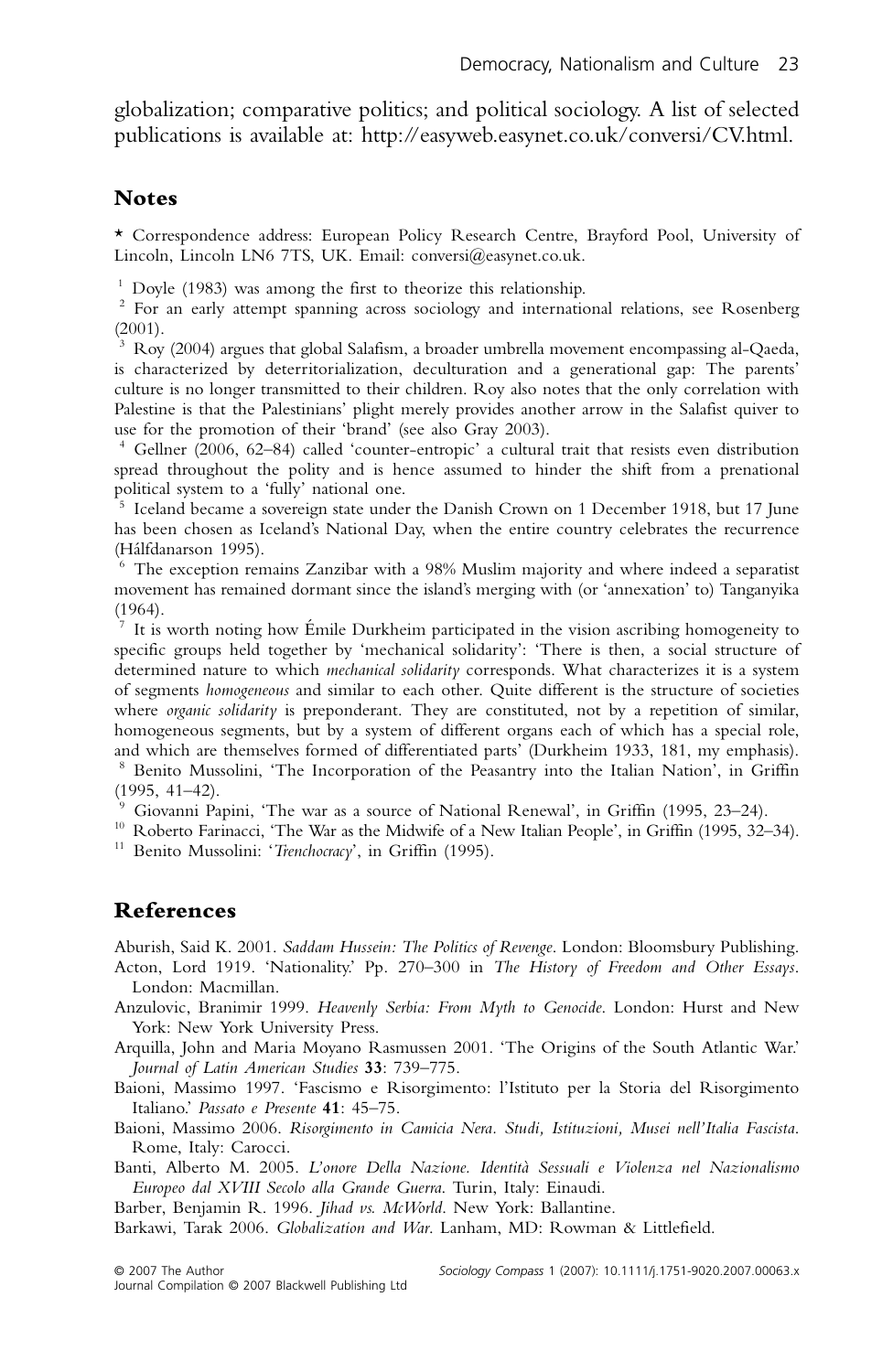- Bartolini, Mark 2006. 'Kosovo and the Prognosis for "Humanitarian" War.' Pp. 156–68 in *War and Change in the Balkans. Nationalism, Conflict and Cooperation*, edited by Brad K. Blitz. Cambridge, UK: Cambridge University Press.
- Bartrop, Paul 2002. 'The Relationship between War and Genocide in the Twentieth Century: A Consideration.' *Journal of Genocide Research* **4**: 519–532.
- Bloxham, Donald 2003. 'The Armenian Genocide of 1915–1916: Cumulative Radicalization and the Development of a Destruction Policy.' *Past and Present* **181**: 141–91.
- Breuilly, John 1993. *Nationalism and the State*. Manchester, UK/Chicago, IL: Manchester University Press/University of Chicago Press.
- Butterfield, Herbert 1946. 'Journal of Lord Acton: Rome 1857.' *Cambridge Historical Journal* **8**: 186–204.
- Chua, Amy 2003. *World on Fire: How Exporting Free-Market Democracy Breeds Ethnic Hatred and Global Instability*. New York: William Heinemann/Doubleday Books.
- Connor, Walker 1972. 'Nation-Building or Nation-Destroying?' *World Politics* **XXIV**: 319–55.
- Connor, Walker 1993. *Ethnonationalism: The Quest for Understanding*. Princeton, NJ: Princeton University Press.
- Connor, Walker 2004. 'Nationalism and Political Illegitimacy.' Pp. 24–49 in *Ethnonationalism in the Contemporary World*, edited by Daniele Conversi. London: Routledge.
- Conversi, Daniele 1997. *The Basques, the Catalans, and Spain: Alternative Routes to Nationalist Mobilization*[. London/Reno, NV: Hurst/University of Nevada Press. http://easyweb.easynet.co.uk/](http://easyweb.easynet.co.uk/conversi/book.html) conversi/book.html (last accessed November 18, 2007).
- Conversi, Daniele 1999. 'Nationalism, Boundaries and Violence.' *Millennium: Journal of International Studies* **28**: 553–584.
- Conversi, Daniele 2005. 'Genocide, Ethnic Cleansing, and Nationalism.' Pp. 319–333 in *Handbook of Nations and Nationalism*, edited by Gerard Delanty and Krishan Kumar. London: Sage.
- Conversi, Daniele 2006. 'Demo-Skepticism and Genocide', *Political Studies Review* **4**: 247–62.
- Conversi, Daniele 2007a. 'Homogenisation, Nationalism and War: Should We Still Read Ernest Gellner?' *Nations and Nationalism* **13**: 371–394.
- Conversi, Daniele 2007b. '"We Are All Equals!" Militarism, Homogenization and "Egalitarianism" in Nationalist State-Building (1789–1945).' *Ethnic and Racial Studies* **31**. Epub ahead of print. doi: [10.1080/01419870701625450.](10.1080/01419870701625450)
- Cormack, Mike 2000. 'Minority Languages, Nationalism and Broadcasting: The British and Irish Examples.' *Nations and Nationalism* **6**: 383–398.
- Crouch, Colin 2004. *Post-Democracy*. Cambridge, UK: Polity Press.
- Cviic, Christopher 1999. 'The Serbian Exception.' *International Affairs* **75**: 635–41.
- d'Orsi, Angelo 2005. *I Chierici alla Guerra. La Seduzione Bellica Sugli Intellettuali da Adua a Baghdad*. Turin, Italy: Bollati Boringhieri.
- Doyle, Michael W. 1983. 'Kant, Liberal Legacies and Foreign Affairs.' *Philosophy and Public Affairs* **12**: 205–35.
- Doyle, Michael W. and Nicholas Sambanis 2006. *Making War and Building Peace: United Nations Peace Operations*. Princeton, NJ: Princeton University Press.
- Drake, Michael S. 2007. 'Sociology and New Wars in the Era of Globalisation.' *Sociology Compass* **1**: 638–51.
- Durkheim, Emile 1933 [1893]. *The Division of Labor in Society*. New York: Free Press (Originally De la division du travail social, trans. with an introduction by George Simpson).
- Encarnación, Omar G. 2005. 'The Follies of Democratic Imperialism.' *World Policy Journal* **XXII**: 47–60.
- Entessar, Nader 2007. *Kurdish Ethnonationalism: Politics and Identity in the Middle East*. Boulder, CO/London: Lynne Rienner Publishers [1st edn, 1992].
- Eskander, Saad 2000. Britain's Policy in Southern Kurdistan: The Formation and the Termination of the First Kurdish Government, 1918–1919. *British Journal of Middle Eastern Studies* **27**: 139–63.
- Fettweis, Christopher J. 2003. 'War as Catalyst: Moving World War II to the Center of Holocaust Scholarship. *Journal of Genocide Research* **5**: 225–236.
- Gellner, Ernest 2006. *Nations and Nationalism*. Oxford, UK/Ithaca, NY: Basil Blackwell/Cornell University Press (1st edn, 1983).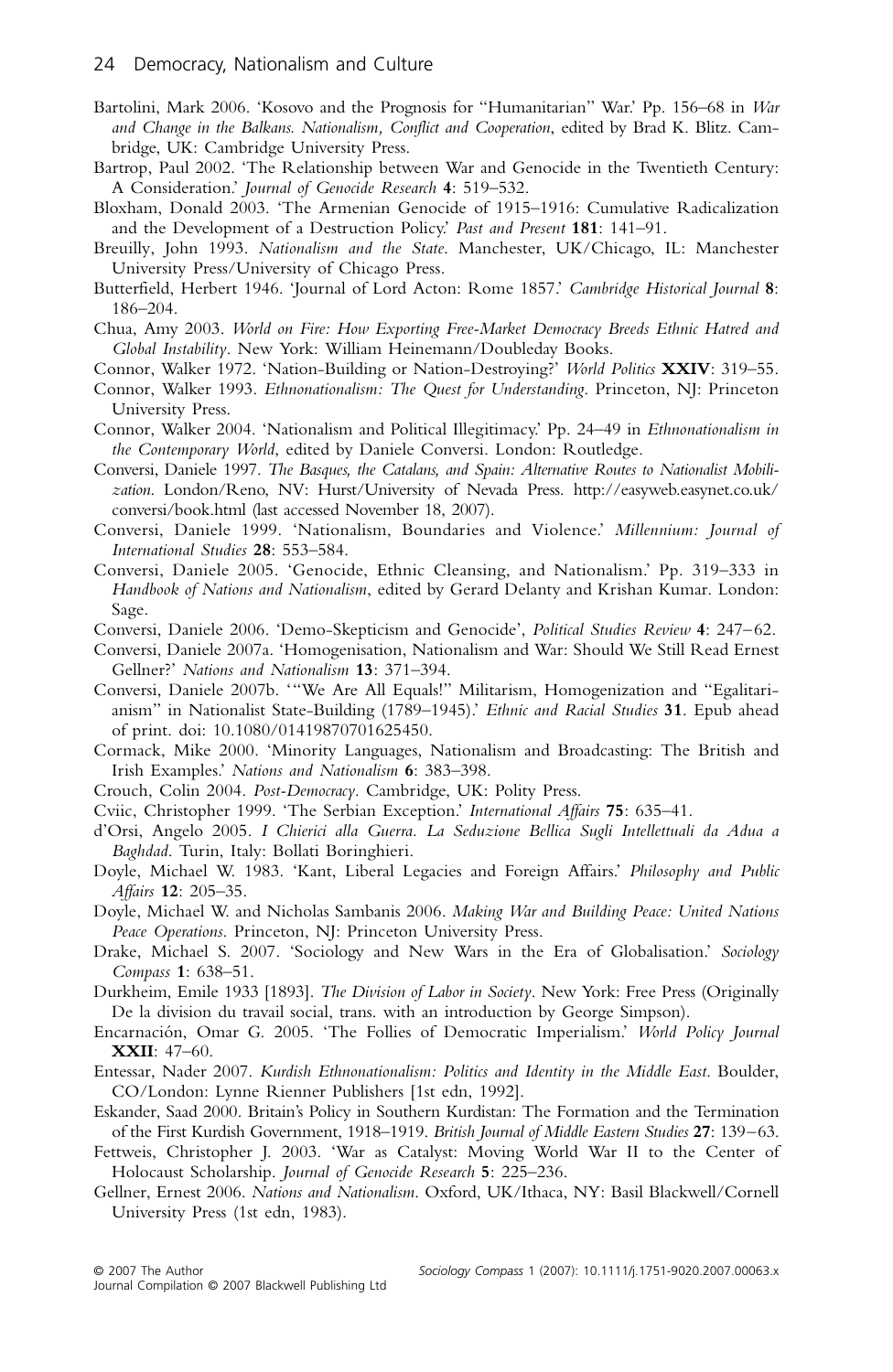- Gentile, Emilio 2003. *The Struggle for Modernity: Nationalism, Futurism, and Fascism*. Westport, CT: Praeger.
- Gentile, Emilio 2005. *Il Culto del Littorio: La Sacralizzazione della Politica nell'Italia Fascista*. Bari, Italy: Laterza.
- Gordon, Michael R. 1974. 'Domestic Conflict and the Origins of the First World War: The British and the German Cases.' *Journal of Modern History* **46**: 191–226.
- Gray, John 1998. *False Dawn: The Delusions of Global Capitalism*. London: Granta Books.
- Gray, John 2003. *Al Qaeda: And What It Means to Be Modern*. London: Faber.
- Griffin, Roger (ed.) 1995. *Fascism*. Oxford, UK: Oxford University Press.
- Hadenius, Axel (ed.) 1997. *Democracy's Victory and Crisis*. Cambridge, UK: Cambridge University Press.
- Hálfdanarson, Gudmundur 1995. 'Iceland's peaceful path to independence.' Paper presented at the conference on Peaceful versus Violent Modes of Ethno-national Mobilizations, Cornell University, Ithaca, NY, March 1995.
- Hálfdanarson, Gudmundur 2000. 'Iceland: A Peaceful Secession.' *Scandinavian Journal of History* **25**: 87–100.
- Harrison, Simon 2002. 'The Politics of Resemblance: Ethnicity, Trademarks, Head-Hunting.' *Journal of the Royal Anthropological Institute* **8**: 211–232.
- Harrison, Simon 2006. *Fracturing Resemblances: Identity and Mimetic Conflict in Melanesia and the West*. Oxford, UK: Berghahn [Volume 4, EASA Series].
- Herman, Edward S. and Noam Chomsky 1988. *Manufacturing Consent: The Political Economy of the Mass Media*. New York, NY: Pantheon Books.
- Hiltermann, Joost R. 2007. *Poisonous Affair: America, Iraq, and the Gassing of Halabja*. Cambridge, UK: Cambridge University Press.
- Hirst, David 1988. 'The Kurdish Victims Caught Unaware by Cyanide.' *The Guardian*, March 22, 1988. Retrieved on 25 July 2007.
- Hobsbawm, Eric 1983. 'Mass Producing Traditions: Europe, 1870–1914.' Pp. 263–307 in *The Invention of Tradition*, edited by Eric Hobsbawm and Terence Ranger. Cambridge, UK: Cambridge University Press.
- Holden, Barry 2002. *Democracy and Global Warming*. London: Continuum.
- Irvin, Cynthia L. 1999. *Militant Nationalism: Between Movement and Party in Ireland and the Basque Country*. Minneapolis, MN: University of Minnesota Press.
- Kaufmann, Eric and Daniele Conversi 2008. 'Ethnic and Nationalist Mobilization.' In *Ethnic Groups and Politics: Recent Analytical Developments*, edited by Jean Tournon and Adrian [Guelke. Berlin: VS-Verlag \(forthcoming\). http://www.pacte.cnrs.fr/Recherche/RC14/1-1-](http://www.pacte.cnrs.fr/Recherche/RC14/1-1-Kaufmann-_Conversi_draft3.pdf) Kaufmann-\_Conversi\_draft3.pdf (last accessed 18 November 2007).
- Keane, John 2004. *Violence and Democracy*. Cambridge, UK: Cambridge University Press.
- Knox, MacGregor 2000. *Common Destiny: Dictatorship, Foreign Policy and War in Fascist Italy and Nazi Germany*. Cambridge, UK: Cambridge University Press.
- Kriesberg, Louis 1998. *Constructive Conflicts: From Escalation to Resolution*. Lanham, MD: Rowman & Littlefield Publishers.
- Kymlicka, Will 1995. *Multicultural Citizenship: A Liberal Theory of Minority Rights*. Oxford, UK/ New York: Clarendon Press/Oxford University Press.
- Kymlicka, Will and Magda Opalski (eds) 2001. *Can Liberal Pluralism Be Exported? Western Political Theory and Ethnic Relations in Eastern Europe*. Oxford, UK: Oxford University Press.
- Kymlicka, Will and Alan Patten (eds) 2003. *Language Rights and Political Theory*. Oxford, UK: Oxford University Press.
- Labanca, Nicola 2004. 'Colonial Rule, Colonial Repression and War Crimes in the Italian Colonies.' *Journal of Modern Italian Studies* **9**: 300–313.
- Labanca, Nicola 2005. *Una Guerra per l'impero: Memorie della Campagna d'Etiopia 1935–36*. Bologna, Italy: Il Mulino.
- Lang, Timothy 2002. 'Lord Acton and "The Insanity of Nationality".' *Journal of the History of Ideas* **63**: 129–49.
- Levene, Mark 2005. *Genocide in Age of Nation State*. London: I.B. Tauris.
- Lieven, Anatol 2004. *America Right or Wrong: An Anatomy of American Nationalism*. London: HarperCollins.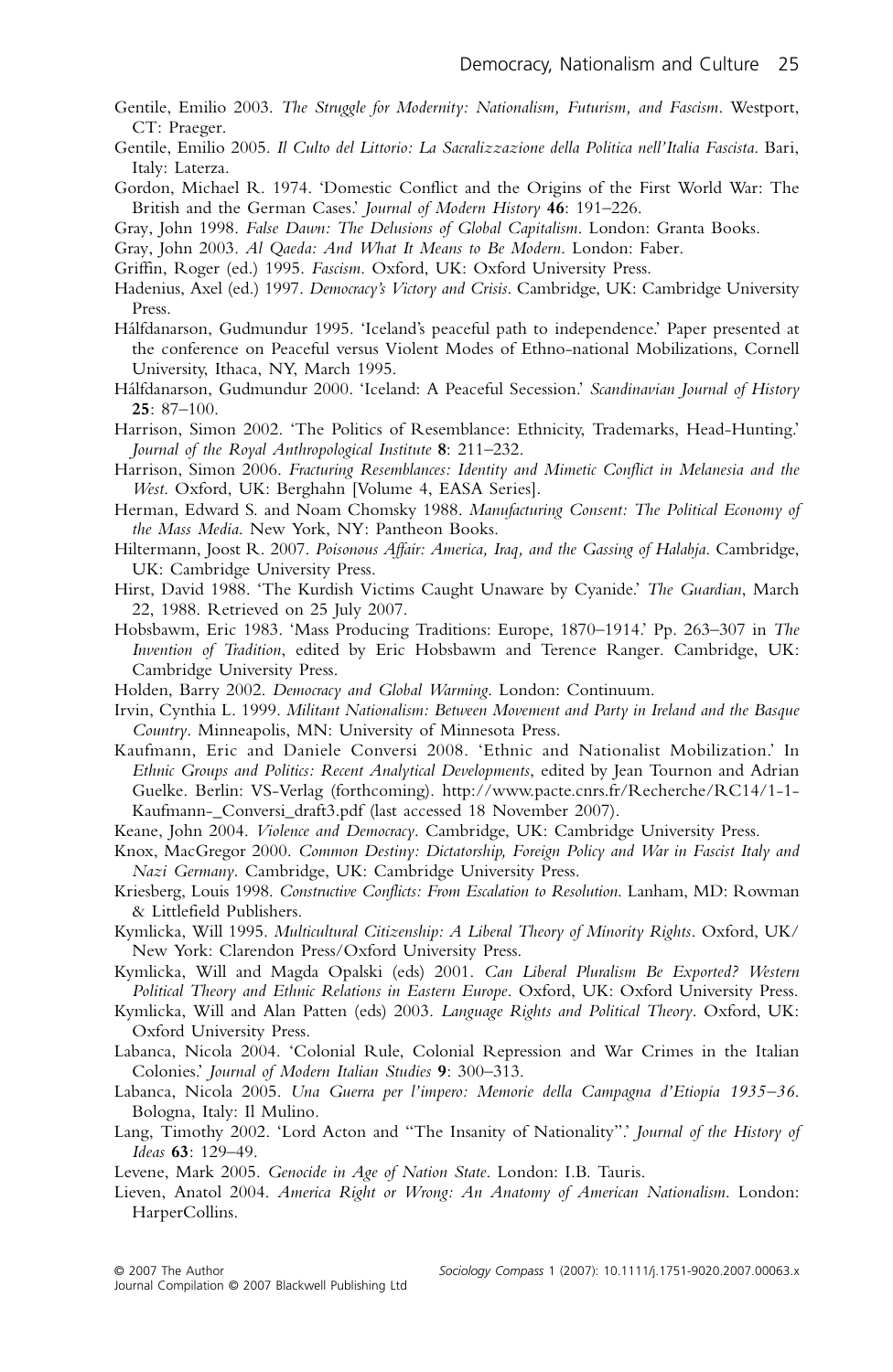- Magone, José M. 1997. *European Portugal: The Difficult Road to Sustainable Democracy*. New York, NY: St. Martin's Press.
- Makiya, Kanan 1993. *Cruelty and Silence: War, Tyranny, Uprising, and the Arab World*. New York, NY: W. W. Norton.
- Makiya, Kanan 1998. *Republic of Fear: The Politics of Modern Iraq*. Berkeley, CA: University of California Press [originally published in 1989 under the pseudonym of Samir al-Khalil].
- Mann, Michael 2005. *The Dark Side of Democracy: Explaining Ethnic Cleansing*. Cambridge, UK: Cambridge University Press.
- Mansfield, Edward D. and Jack Snyder 2005. *Electing to Fight: Why Emerging Democracies Go to War*. Cambridge, MA: MIT Press.
- Martin, Laurence W. 1958. *Peace Without Victory: Woodrow Wilson and the British Liberals*. Port Washington, NY: Kennikat Press.
- Mason, Andrew 2000. *Community, Solidarity and Belonging: Levels of Community and their Normative Significance*. Cambridge, UK: Cambridge University Press.
- Massey, Hector J. 1969. 'Lord Acton's Theory of Nationality.' *Review of Politics* **31**: 495–508.
- Mayer, Arno J. 1969. 'Internal Causes and Purposes of War in Europe, 1870–1956: A Research Assignment.' *Journal of Modern History* **41**: 291–303.
- McGarry, John 2007. 'Asymmetry in Federations, Federacies and Unitary States.' *Ethnopolitics* **6**: 105–16.
- McRae, Kenneth 1983. *Conflict and Compromise in Multilingual Societies: Switzerland* **1**. Wilfred Waterloo, ON: Laurier University Press.
- Melson, Robert 1992. *Revolution and Genocide: On the Origins of the Armenian Genocide and the Holocaust*. Chicago, IL: University of Chicago Press.
- Mill, John Stuart 1875. *Considerations on Representative Government*. New York, NY: Henry Holt & Company.
- Mosse George L. 1975. *The Nationalization of the Masses: Political Symbolism and Mass Movements in Germany from the Napoleonic Wars Through the Third Reich*. New York, NY: Howard Fertig.
- O'Leary, Brendan 2007. 'The making of Iraq's Constitution of 2005: A defence.' Paper presented at the Conference 'Beyond the Nation? Critical Reflections on Nations and Nationalism in Uncertain Times', Queen's University, Belfast, Northern Ireland, 12–14 September 2007.
- Paasi, Anssi 1997. *Territories, Boundaries and Consciousness: The Changing Geographies of the Finnish-Russian Border*. New York, NY: John Wiley & Sons.
- Paris, Roland 2004. *At War's End: Building Peace after Civil Conflict*. Cambridge, UK: Cambridge University Press.
- Paye, Jean-Claude 2007. *Global War on Liberty: Anti-terrorism, Dictatorship, Permanent State of Exception*. New York, NY: Telos Press. (Originally published in French as La fin de l'Etat de droit (La Dispute, 2004, trans. by James H. Membrez).
- Renzi, William A. 1968. 'Italy's Neutrality and Entrance into the Great War: A Re-Examination.' *American Historical Review* **73**: 1414–1432.

Robinson, William I. 1996. *Promoting Polyarchy: Globalization, US Intervention and Hegemony*. Cambridge, UK: Cambridge University Press.

Rosenberg, Justin 2001. *The Follies of Globalisation Theory*. London: Verso.

- Roy, Olivier 2004. *Globalised Islam: The Search for a New Ummah*. London/New York, NY: Hurst/Columbia University Press.
- Schmid, Carol L. 1981. *Conflict and Consensus in Switzerland*. Berkeley, CA: University of California Press.
- Schmitter, Philippe C. 2003. 'Democracy in Europe and Europe's Democratization.' *Journal of Democracy* **14**: 71–85.
- Schmitter, Philippe C. 1995. 'More Liberal, Preliberal, or Postliberal?' *Journal of Democracy* **6**: 15–22.

Semelin, Jacques 2006. 'Taking Mann Seriously?' *Political Studies Review* **4**: 279–89.

- Shaw, Martin 2003. *War and Genocide. Organized Killing in Modern Society*. Cambridge, UK: Polity Press.
- Shearman, David and Joseph Wayne Smith 2007. *The Climate Change Challenge and the Failure of Democracy*. Westport, CT: Greenwood Press.
- Smith, Alastair 1996. 'Diversionary Foreign Policy in Democratic Systems.' *International Studies Quarterly* **40**: 133–53.